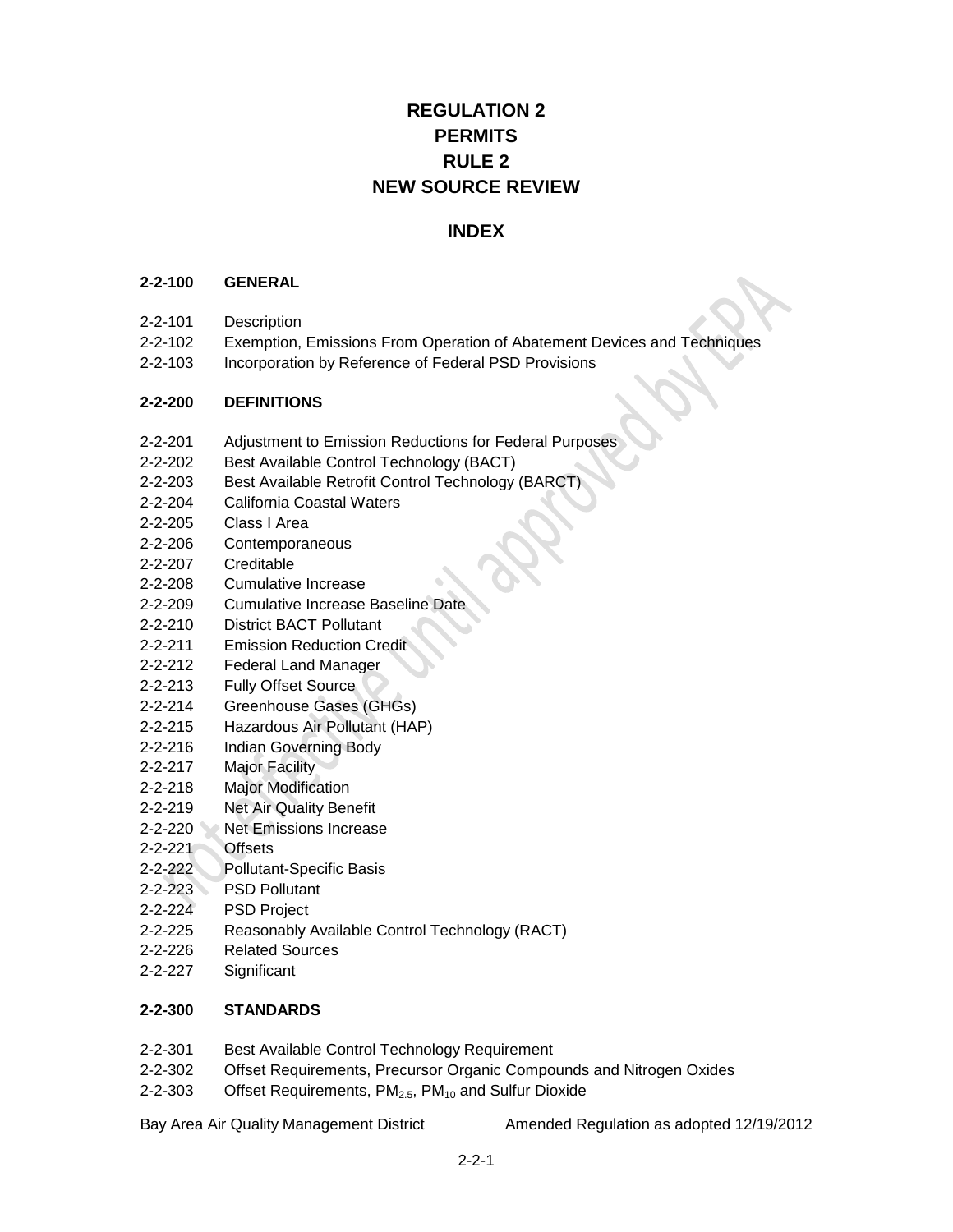- 2-2-304 PSD BACT Requirement
- 2-2-305 PSD Source Impact Analysis Requirement
- 2-2-306 PSD Additional Impacts Analysis Requirements
- 2-2-307 Consideration of Class I Area Impacts
- 2-2-308 NAAQS Protection Requirement
- 2-2-309 Compliance Certification
- 2-2-310 Denial, Failure to Meet Permit Conditions

# **2-2-400 ADMINISTRATIVE REQUIREMENTS**

- 2-2-401 Application
- 2-2-402 Notice to EPA and Federal Land Manager of PSD Applications
- 2-2-403 Authority to Construct, Preliminary Decision
- 2-2-404 Publication of Notice and Opportunity for Public Comment
- 2-2-405 Public Inspection
- 2-2-406 Authority to Construct, Final Action
- 2-2-407 Issuance, Permit to Operate
- 2-2-408 Permit to Operate, Final Action
- 2-2-409 Source Obligation, Relaxation of Enforceable Conditions
- 2-2-410 Permit Conditions
- 2-2-411 Offset Refunds
- 2-2-412 Demonstration of NOx and POC Offset Program Equivalence
- 2-2-413 No Net Increase Status Report
- 2-2-414 BACT Workbook

# **2-2-500 MONITORING AND RECORDS**

2-2-501 Post-Construction Monitoring

## **2-2-600 MANUAL OF PROCEDURES**

- 2-2-601 Ambient Air Quality Monitoring
- 2-2-602 Good Engineering Practice (GEP) Stack Height
- 2-2-603 Baseline Emissions Calculation Procedures
- 2-2-604 Emission Increase/Decrease Calculation Procedures, New Sources and Changes at Existing Sources
- 2-2-605 Emission Reduction Credit Calculation Procedures
- 2-2-606 Potential to Emit (PTE) Increase Calculation Procedures for Purposes of Determining Cumulative Increase
- 2-2-607 Cumulative Increase Calculation Procedures
- 2-2-608 Facility Un-Offset Cumulative Increase Calculation Procedures
- 2-2-609 Official Record of Cumulative Increases and Offsets
- 2-2-610 Facility Emissions Calculation Procedures, Cargo Carriers
- 2-2-611 Emission Calculation Procedures, Fugitive Emissions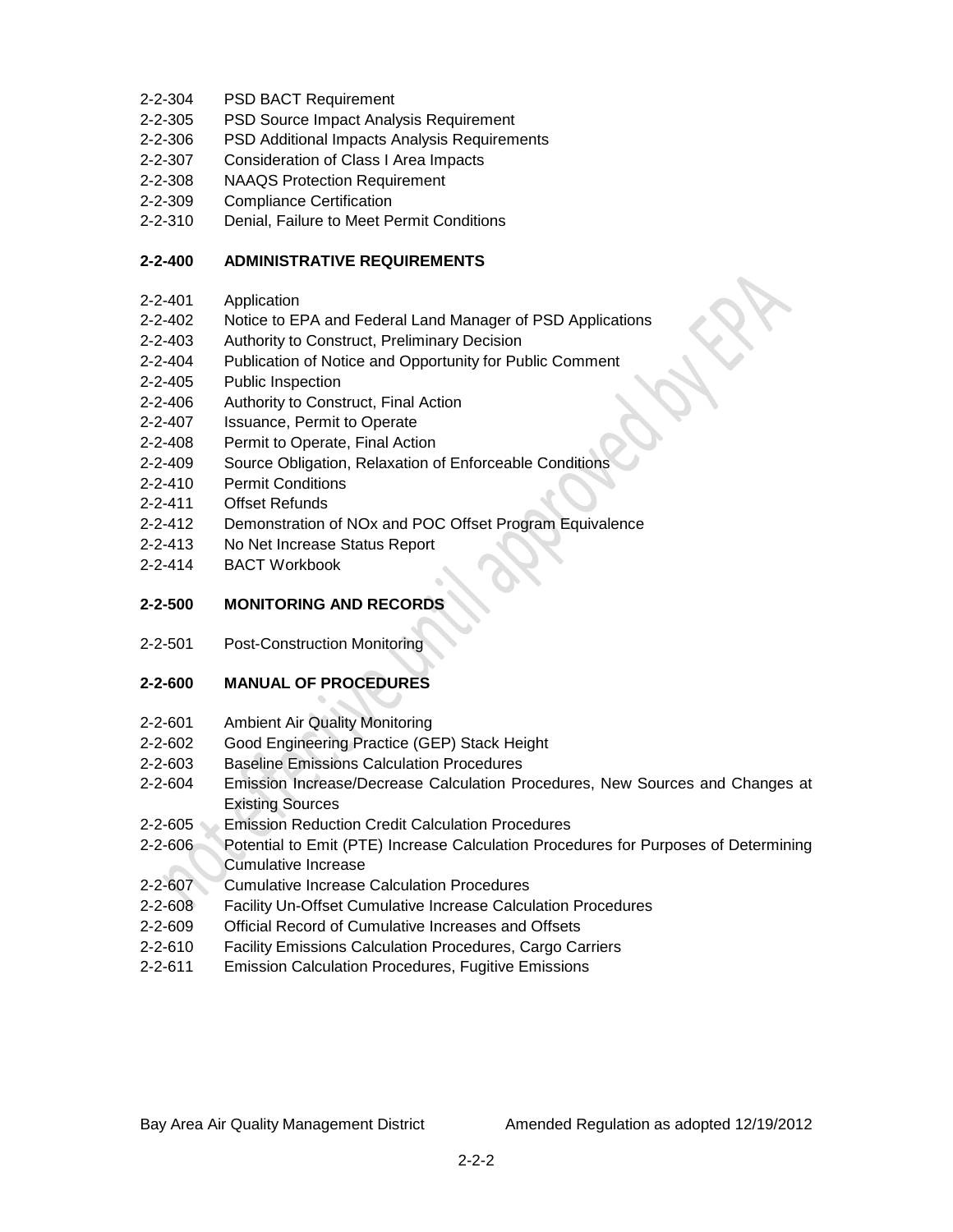# **REGULATION 2 PERMITS RULE 2 NEW SOURCE REVIEW**

(Adopted December 19, 2012)

#### **2-2-100 GENERAL**

- **2-2-101 Description:** This Rule applies to all new and modified sources that are subject to the requirements of Section 2-1-301 and/or 2-1-302. The purpose of this Rule is to implement the New Source Review provisions of the federal and California Clean Air Acts (including the federal non-attainment New Source Review, Prevention of Significant Deterioration, and Minor New Source Review provisions) and the no-netincrease requirements of the California Health and Safety Code, among other requirements.
- **2-2-102 Exemption, Emissions From Operation of Abatement Devices And Techniques:**  The BACT requirements of Section 2-2-301 shall not apply to emissions of secondary pollutants that are the direct result of the use of an abatement device or emission reduction technique implemented to comply with the BACT or BARCT requirements for control of another pollutant. However, the APCO shall require the use of Reasonably Available Control Technology (RACT) for control of emissions of such pollutants.
- **2-2-103 Incorporation by Reference of Federal PSD Provisions:** Where federal PSD provisions in 40 C.F.R. Section 52.21 are incorporated by reference in this Rule, all associated procedures, definitions, and other regulatory provisions in the Code of Federal Regulations applicable for implementing such provisions are also incorporated by reference and shall be followed and applied by the APCO in implementing such provisions, including but not limited to all of the implementing definitions set forth in 40 C.F.R. Section 52.21(b), which include the definitions in Sections 52.21(b)(13) (baseline concentration), 52.21(b)(14) (major source baseline date), 52.21(b)(15) (baseline area), 52.21(b)(18) (secondary emissions), and 52.21(b)(50) (subject to regulation). Where such regulatory provisions are incorporated by reference, the incorporation is to the version of that regulatory provision in effect upon December 19, 2012.

## **2-2-200 DEFINITIONS**

- **2-2-201 Adjustment to Emission Reductions for Federal Purposes**: An adjustment made, for purposes of the equivalence demonstration in 2-2-412, to an emission reduction due to changes in federal requirements between issuance of a banking certificate and its use. The adjustment is made as if the source providing the offsets were in operation, at the original baseline levels, on the date of credit use.
- **2-2-202 Best Available Control Technology (BACT):** An emission limitation, control device, or control technique applied at a source that is the most stringent of:
	- 202.1 The most effective emission control device or technique that has been successfully utilized for the type of equipment comprising such a source; or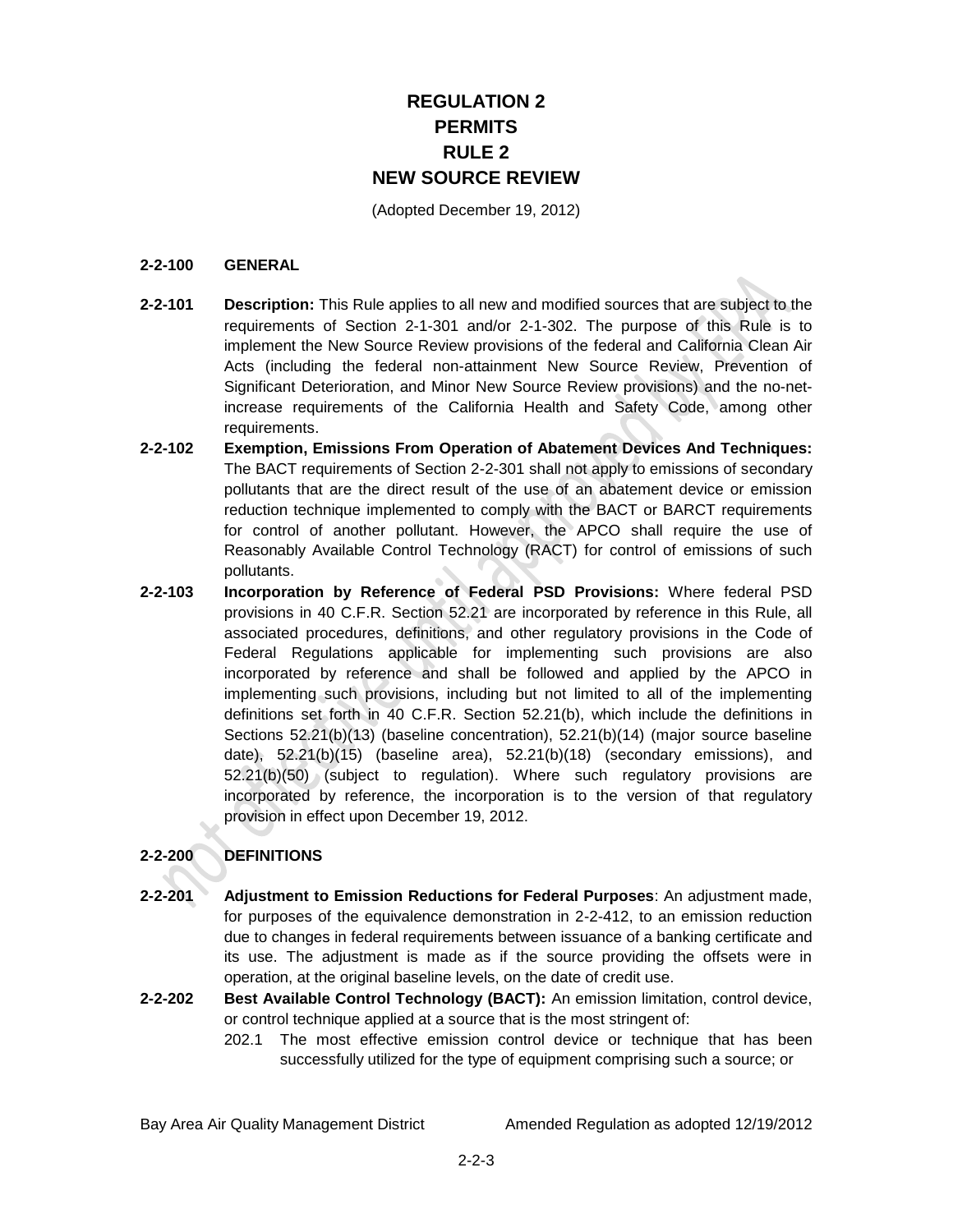- 202.2 The most stringent emission limitation achieved by an emission control device or technique for the type of equipment comprising such a source; or
- 202.3 The most effective control device or technique or most stringent emission limitation that the APCO has determined to be technologically feasible for a source, taking into consideration cost-effectiveness, any ancillary health and environmental impacts, and energy requirements; or
- 202.4 The most effective emission control limitation for the type of equipment comprising such a source that is contained in an approved implementation plan of any state, unless the applicant demonstrates to the satisfaction of the APCO that such limitation is not achievable.

Under no circumstances shall BACT be less stringent than any emission control required by any applicable provision of federal, state or District laws, rules or regulations.

- **2-2-203 Best Available Retrofit Control Technology (BARCT):** An emission limitation that has been adopted or proposed to be adopted as part of the current Clean Air Plan approved by the District pursuant to the California Clean Air Act of 1988 as implementing the maximum degree of emissions reduction achievable by a class or category of source, taking into account environmental, energy and economic impacts.
- **2-2-204 California Coastal Waters:** The area bounded by (i) the coast of the State of California and (ii) the line established by starting at the point on the California coast at the California-Oregon border, and proceeding:

thence to 40.0°N, 125.5°W; thence to 39.0°N, 125.5°W; thence to 38.0°N, 124.0°W; thence to 37.0°N, 123.5°W; thence to 36.0°N, 122.5°W; thence to 35.0°N, 121.5°W; thence to 34.0°N, 120.5°W; thence to 33.0°N, 119.5°W; thence to 32.5°N, 118.5°W;

and thence to an ending point on the California coast at the California-Mexico border.

- **2-2-205 Class I Area:** Point Reyes National Seashore and any other area designated as a Class I Area under Part C of the Clean Air Act. All other areas in the District are Class II Areas.
- **2-2-206 Contemporaneous:** Occurring (i) within a five year period of time immediately prior to the date of a complete application for an authority to construct or permit to operate for a source; or (ii) on or after the date of a complete application for an authority to construct or permit to operate but prior to initial operation of the source (or for a source that is a replacement unit, as defined in 40 C.F.R. Section 51.165(a)(1)(xxi), that will replace an existing source in whole or in part, with respect to emission reduction credits being generated by the shutdown of the existing source being replaced, 90 days after initial operation of the replacement unit).
- **2-2-207 Creditable:** For purposes of determining the net emissions increase associated with a new or modified source (or group of sources) under Section 2-2-220, an emission increase or decrease is creditable if it has not been relied on by a permitting agency in issuing a PSD permit, including a federal PSD permit or an authority to construct applying the PSD provisions of Sections 2-2-304 through 2-2-307, which permit is still in effect at the time of initial operation of the source(s).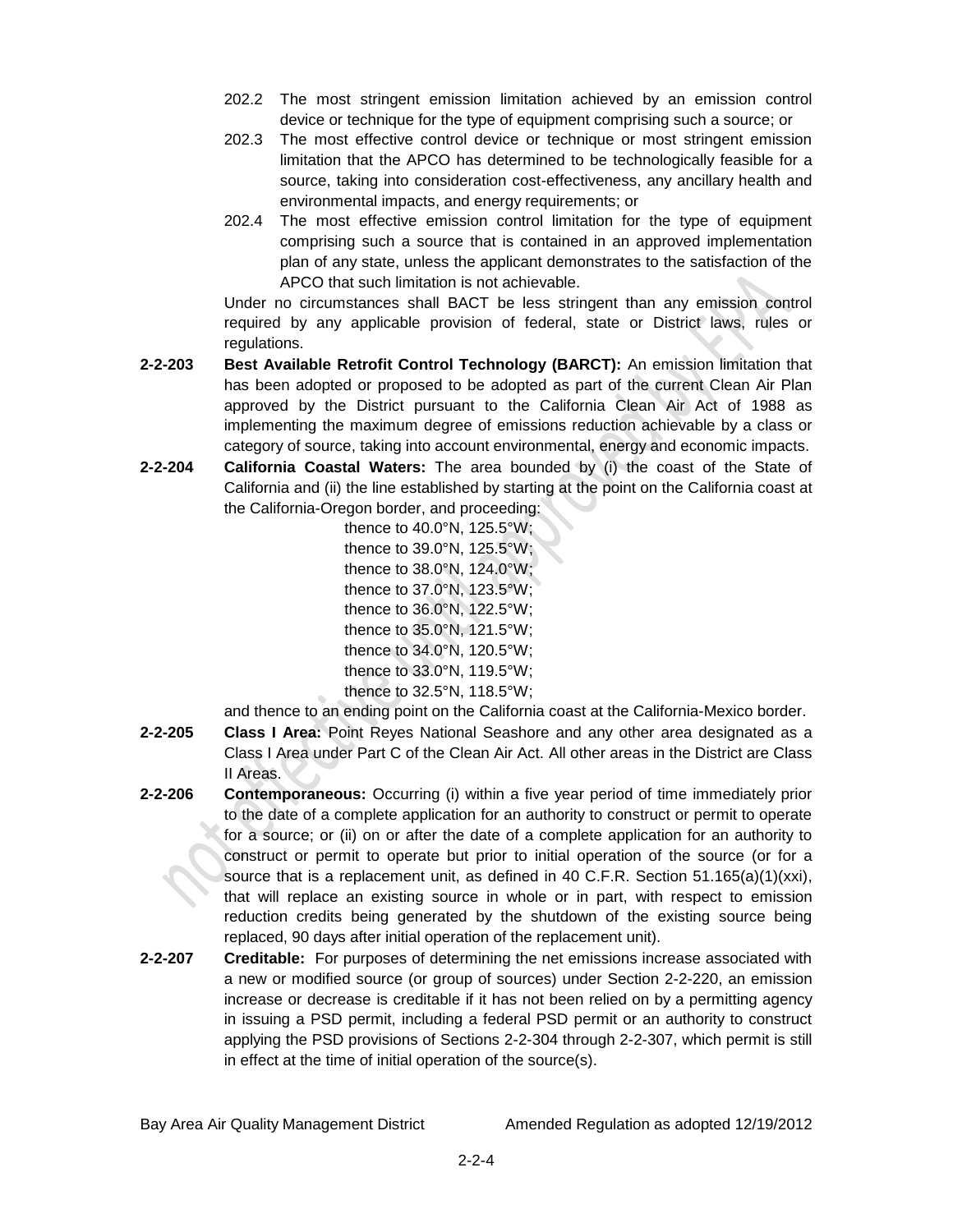- **2-2-208 Cumulative Increase:** The increase in the potential to emit a pollutant authorized by an authority to construct or permit to operate measured against prior actual or potential emissions, less any contemporaneous onsite emission reduction credits credited to the authority to construct or permit to operate, calculated in accordance with the procedures set forth in Section 2-2-607.
- **2-2-209 Cumulative Increase Baseline Date:** April 5, 1991, for all pollutants except PM<sub>2.5</sub>; and *<effective date of revised regulation>* for PM<sub>2.5</sub>.
- **2-2-210 District BACT Pollutant:** Precursor organic compounds (POC), non-precursor organic compounds (NPOC), oxides of nitrogen (NOx), sulfur dioxide  $(SO<sub>2</sub>)$ , PM<sub>10</sub>,  $PM<sub>2.5</sub>$ , and carbon monoxide (CO).
- **2-2-211 Emission Reduction Credit:** Emission reductions associated with a physical change, change in method of operation, change in throughput or production, or other similar change at a source that are in excess of the reductions required by applicable regulatory requirements, and that are real, permanent, quantifiable, and enforceable, as calculated in accordance with Section 2-2-605.
- **2-2-212 Federal Land Manager:** With respect to any lands in the United States, the Secretary of the department with authority over such lands, or a subordinate acting under the authority of such Secretary.
- **2-2-213 Fully Offset Source:** A source with an emission cap or emission rate contained in a permit condition for which the permit applicant provided offsets and/or contemporaneous on-site emission reduction credits for the entire amount of the emission cap or emission rate. A source for which the District provided offsets from the Small Facility Banking Account is not a fully offset source (except where the District has been fully reimbursed for any offsets from the Small Facility Banking Account).
- **2-2-214 Greenhouse Gases (GHGs)**: The air pollutant that is defined in 40 C.F.R. Section 86.1818-12(a), which is a single air pollutant made up of a combination of the following six constituents: carbon dioxide, nitrous oxide, methane, hydrofluorocarbons, perfluorocarbons, and sulfur hexafluoride. GHG emissions shall be measured (i) based on total mass for purposes of determining whether a facility exceeds the 100/250 ton major PSD facility thresholds under Section 2-2-224.1; and (ii) as  $CO<sub>2</sub>$  equivalent emissions (CO<sub>2</sub>e) according to the methodology set forth in 40 C.F.R. Section 52.21(b)(49)(ii) for determining whether the emissions constitute a PSD pollutant as defined in Section 2-2-223, are regulated NSR pollutants as defined in 40 C.F.R. Section 52.21(b)(50), or constitute significant emissions as defined in Section 2-2-227.1.
- **2-2-215 Hazardous Air Pollutant (HAP):** Any pollutant that is listed pursuant to Section 112(b) of the federal Clean Air Act.
- **2-2-216 Indian Governing Body:** The governing body of any tribe, band, or group of Indians subject to the jurisdiction of the United States and recognized by the United States as possessing power of self-government.
- **2-2-217 Major Facility:** For purposes of the New Source Review requirements of Regulation 2, Rule 2, a major facility is a facility that has the potential to emit 100 tons per year or more of POC, NOx,  $SO_2$ , PM<sub>10</sub>, PM<sub>2.5</sub>, and/or CO. Fugitive emissions shall be included in calculating the facility's potential to emit under this Section if and only if the facility is in one of the 28 categories listed in Section 169(1) of the Clean Air Act. A physical change at a facility that does not otherwise qualify as a major facility is a new major facility if the change would constitute a major facility by itself.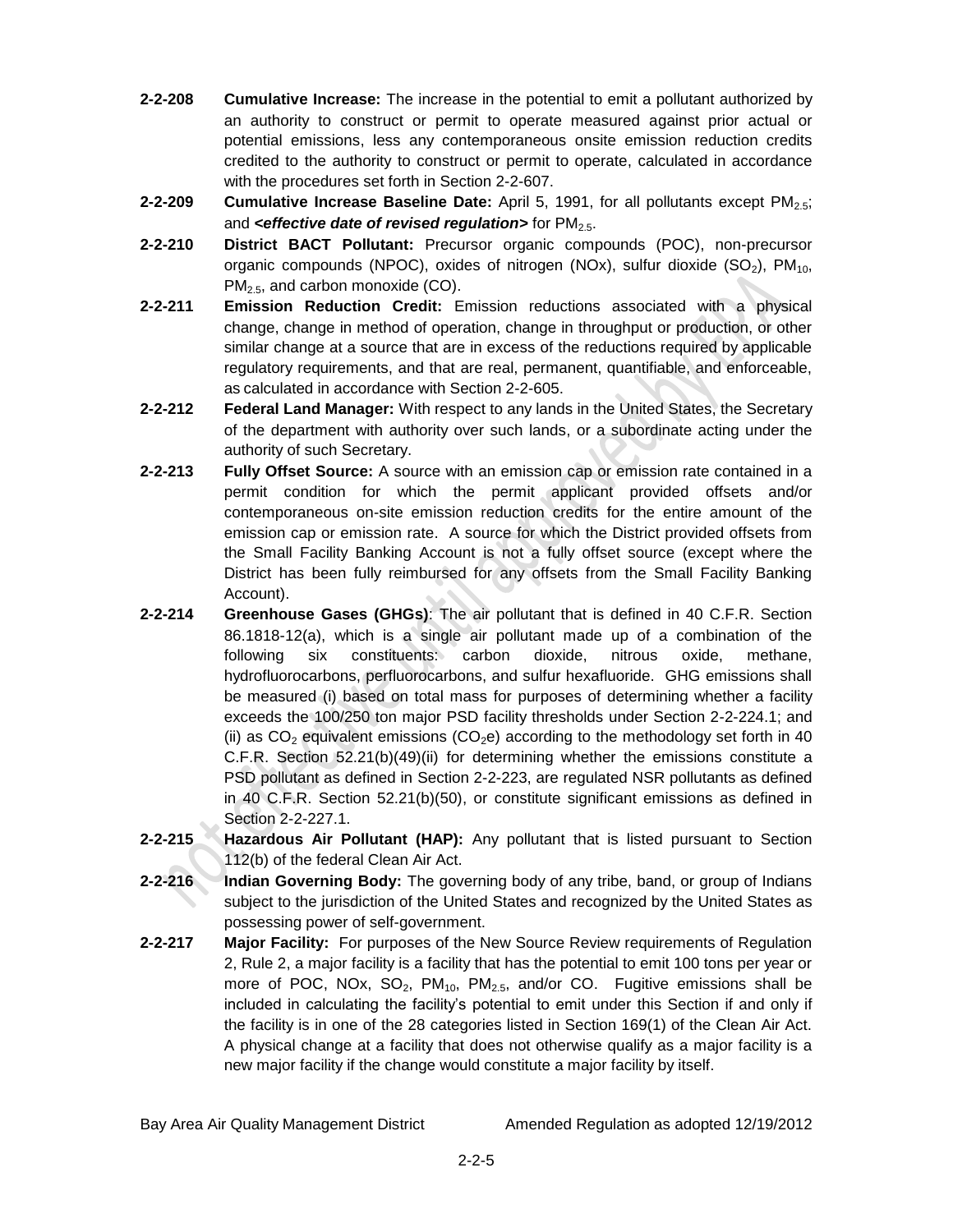**2-2-218 Major Modification\*:** A new source as defined in Section 2-1-232, or a modified source as defined in Section 2-1-234, or any combination of such new and modified sources at a facility that are part of a single common project, that (i) are or will be located at an existing major facility and (ii) will cause an increase in emissions of a pollutant for which the facility is a major facility, calculated according to Section 2-2- 604, of the following amounts or more:

| POC:         | 40 tons per year  |
|--------------|-------------------|
| NOx:         | 40 tons per year  |
| $SO_2$ :     | 40 tons per year  |
| $PM_{10}$ :  | 15 tons per year  |
| $PM_{2.5}$ : | 10 tons per year  |
| CO:          | 100 tons per year |

*\*Note that the term "Major Modification" is not used in Regulation 2, Rule 2 for purposes of applying the Rule's PSD requirements. The term "PSD Project" is used instead to define new facilities and modifications to existing facilities that are subject to the Rule's PSD requirements. See Section 2-2-224.*

- **2-2-219 Net Air Quality Benefit:** A net improvement of air quality as determined by the APCO resulting from emission reduction credits impacting the same general area affected by the new or modified source and which will be consistent with reasonable further progress towards the attainment of the applicable air quality standard.
- **2-2-220 Net Emissions Increase:** For purposes of applying the PSD provisions and NAAQS Protection requirements of this Rule, a net emissions increase from a new source or modified source (or group of such sources) is the sum of the new emissions from the new source(s) and/or the increase in emissions from the modified source(s), plus any other creditable contemporaneous emissions increases at the facility calculated according to Section 2-2-604, less any other creditable contemporaneous emissions decreases at the facility calculated according to Section 2-2-604.
- **2-2-221 Offsets:** Offsets are any of the following:
	- 221.1 banked emission reduction credits approved in accordance with District Regulation 2, Rule 4; or
	- 221.2 banked emission reduction credits from adjacent Districts if the applicant demonstrates that the requirements of Clean Air Act Section 173(c)(1) (42 U.S.C. Section 7503(c)(1)) and Health and Safety Code Section 40709.6 have been met or do not apply;

that are provided to compensate for cumulative increases in emissions pursuant to Section 2-2-302 or 2-2-303.

- **2-2-222 Pollutant-Specific Basis**: A term used to describe a regulatory requirement governing multiple pollutants. If a regulatory requirement applies on a pollutantspecific basis, the requirement applies only for the individual pollutant(s) for which a source or facility meets the relevant applicability criteria, and does not apply for pollutant(s) for which the source or facility does not meet the relevant applicability criteria.
- **2-2-223 PSD Pollutant**: Any Regulated NSR Pollutant as defined in EPA's PSD Regulations at 40 C.F.R. Section 52.21(b)(50), except pollutants for which the San Francisco Bay Area has been designated as non-attainment of a California or National Ambient Air Quality Standard. If a pollutant is subject to both federal and California ambient air quality standards, the pollutant shall be treated as a PSD Pollutant for (and only for) the ambient air quality standard(s) for which the San Francisco Bay Area has not been designated as non-attainment.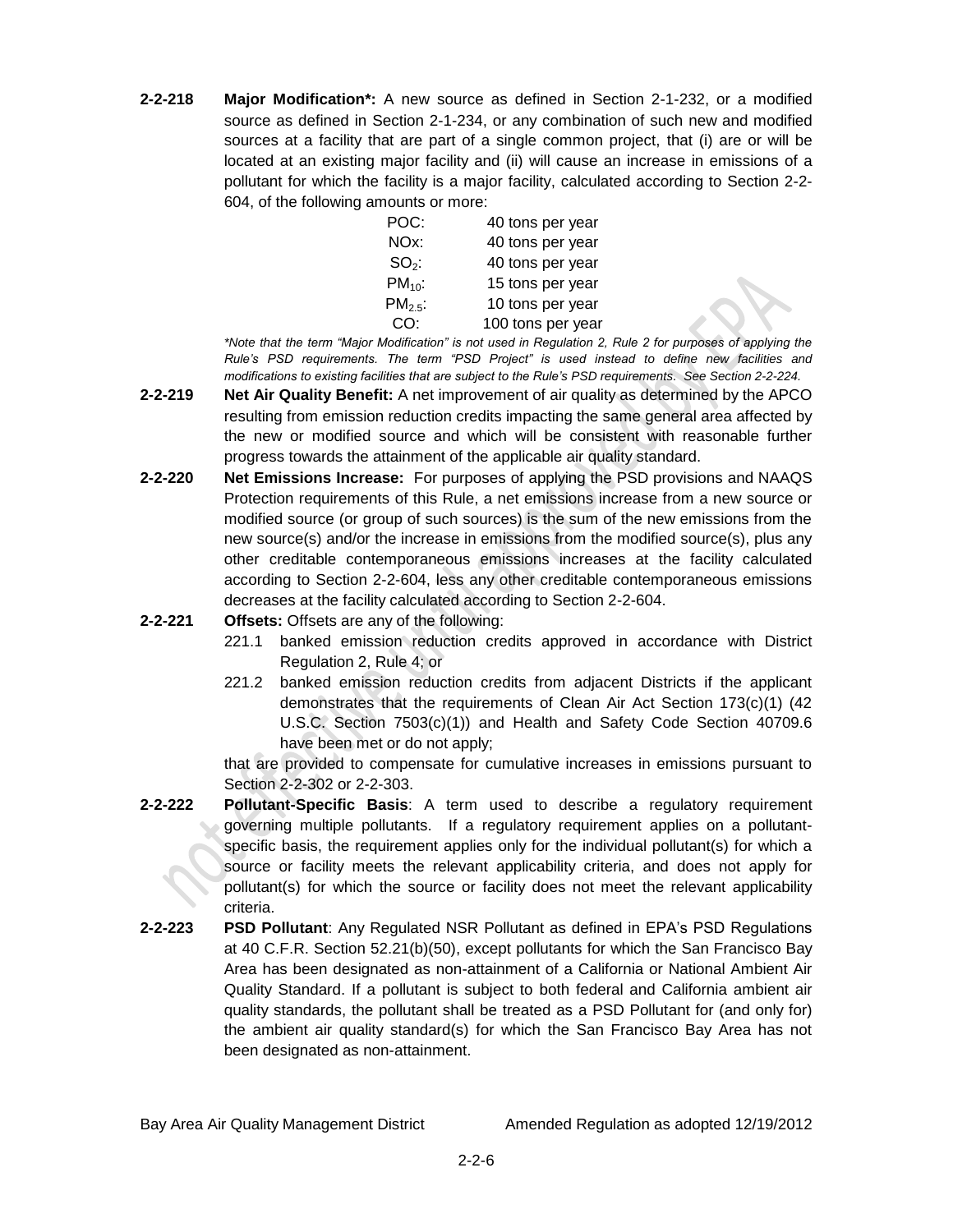- **2-2-224 PSD Project**: A new source as defined in Section 2-1-232, or a modified source as defined in Section 2-1-234, or a combination of such new or modified sources that are part of a single common project, that meets all of the following criteria:
	- 224.1 Major PSD Facility: The source(s) are or will be located at a facility that has the potential to emit 100 tons or more per year of any PSD pollutant\* (including fugitive emissions) if it is in one of the 28 categories listed in Section 169(1) of the Clean Air Act, or 250 tons or more of any PSD Pollutant\* (not including fugitive emissions) if it is not in a listed category; and
	- 224.2 Significant Increase in Emissions of PSD Pollutant: The new emissions from the new source(s) and/or the increase in emissions from the modified source(s) calculated according to Section 2-2-604 constitute significant emissions of any PSD pollutant as defined in Section 2-2-227.1; and
	- 224.3 Significant Net Increase in Emissions of PSD Pollutant: The net emissions increase associated with the new or modified source(s), as defined in Section 2-2-220, constitute significant emissions of any PSD pollutant as defined in Section 2-2-227.1.

Any physical change or change in method of operation that takes place at a facility that does not meet the Major PSD Facility criteria specified in subsection 224.1, but which change would constitute a Major PSD Facility under the criteria in subsection 224.1 by itself, is a PSD Project.

*\*Note that for purposes of applying the 100/250 ton-per-year major PSD facility threshold in Section 2-2- 224.1, the term PSD pollutant is defined to exclude GHGs where they are emitted in an amount of less than 100,000 tons CO2e per year. Thus, for a facility to satisfy the major PSD facility test in Section 2-2- 224.1 based on its GHG emissions, the GHG emissions (i) must be over 100,000 tons per year CO2e for the emissions to constitute a PSD pollutant, and (ii) must be over the 100/250 ton absolute mass threshold for the facility to constitute a major emitter of that pollutant. See Section 2-2-223; see also 40 C.F.R. § 52.21(b)(50)(iv) and 40 C.F.R. § 52.21(b)(49)(iv)&(v).*

- **2-2-225 Reasonably Available Control Technology (RACT):** For sources that are to continue operating, RACT is the lowest emission limit that can be achieved by the specific source by the application of control technology taking into account technological feasibility and cost-effectiveness, and the specific design features or extent of necessary modifications to the source. For sources which are or will be shutdown, RACT is the lowest emission limit that can be achieved by the application of control technology to similar, but not necessarily identical categories of sources, taking into account technological feasibility and cost-effectiveness of the application of the control technology to the category of sources only and not to the shut-down source.
- **2-2-226 Related Sources**: Two or more sources where the operation of one is dependent upon, supports or affects the operation of the other(s).
- **2-2-227 Significant**: The term "significant" has the following meanings when used in the following contexts:
	- 227.1 For determining whether an increase in emissions of a PSD pollutant is "significant" for purposes of the PSD provisions of this Rule, the increase is significant:
		- 1.1 if it exceeds the values specified in the following table, or for a PSD pollutant that is not listed in the following table, if it is greater than zero; or
		- 1.2 if it is from a source that is or would be located within 10 kilometers of a Class I area, and it would have an impact in such Class I area equal to or greater than 1  $\mu$ g/m $3$  (24-hour average).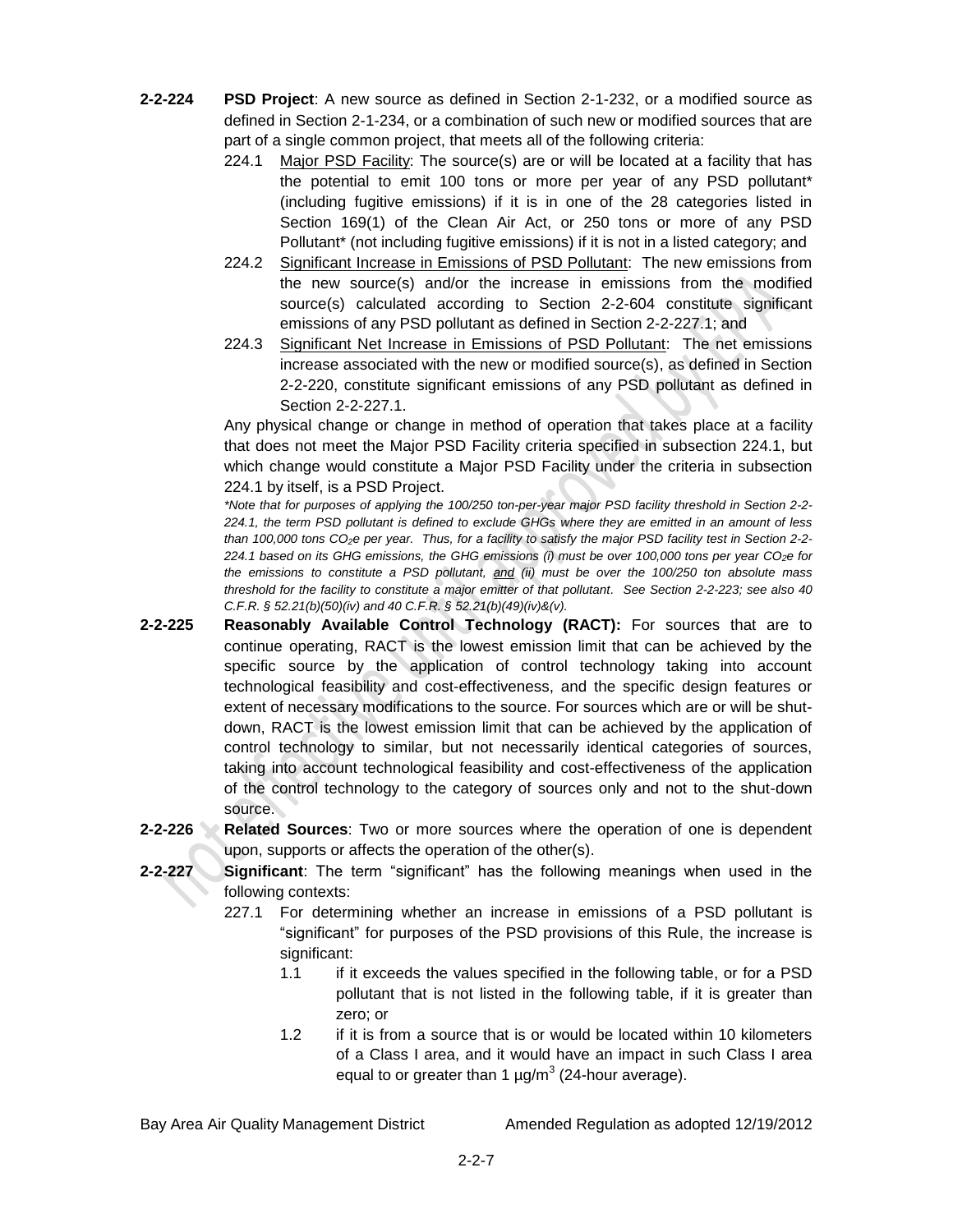227.2 For determining whether an increase in emissions is "significant" for purposes of the NAAQS Protection Requirement in Section 2-2-308 and the public notice requirement in Section 2-2-404, the increase is significant if it exceeds the values specified in the following table.

|                                             | <b>Significant Emissions Rate</b> |                        |  |
|---------------------------------------------|-----------------------------------|------------------------|--|
| <b>Pollutant</b>                            | kg/yr<br>(ton/yr)                 |                        |  |
| Carbon monoxide                             | 90,500                            | (100)                  |  |
| Nitrogen oxides                             | 36,200                            | (40)                   |  |
| Sulfur dioxide                              | 36,200                            | (40)                   |  |
| Total particulate matter                    | 22,680                            | (25)                   |  |
| $PM_{10}$                                   | 13,575                            | (15)                   |  |
| $PM_{2.5}$ *                                | 9050                              | (10)                   |  |
| VOC*                                        | 36,200                            | (40)                   |  |
| GHGs**                                      | 67,875,000*                       | $(75,000**)$           |  |
| Lead                                        | 530                               | (0.6)                  |  |
| Fluorides                                   | 2720                              | (3)                    |  |
| <b>Sulfuric Acid Mist</b>                   | 6350                              | (7)                    |  |
| Hydrogen Sulfide                            | 9050                              | (10)                   |  |
| <b>Total Reduced Sulfur</b>                 | 9050                              | (10)                   |  |
| <b>Reduced Sulfur</b><br>Compounds          | 9050                              | (10)                   |  |
| Municipal waste combustor<br>organics       | $3.2 \times 10^{-3}$              | $(3.5 \times 10^{-6})$ |  |
| Municipal waste combustor<br>metals         | 13,575                            | (15)                   |  |
| Municipal waste combustor<br>acid gases     | 36,200                            | (40)                   |  |
| Municipal solid waste<br>landfill emissions | 45,250                            | (50)                   |  |

*\*Pollutants for which the Bay Area is designated as non-attainment of a NAAQS are not subject to the PSD requirements in Sections 2-2-304 through 2-2-307 by operation of 40 C.F.R. Section 52.21(i)(2). PM2.5 and VOC (as an ozone precursor) are therefore not subject to these PSD requirements as long as the Bay Area remains non-attainment for any PM2.5 or ozone NAAQS, respectively.*

*\*\*Per Section 2-2-214, emissions of GHGs are measured as CO2e for purposes of determining whether an emissions increase exceeds this significance threshold. Per Section 2-2-223 and 40 C.F.R. Sections 52.21(b)(50)(iv) and 52.21(b)(49)(iv)&(v), increases in GHG emissions of less than 75,000 tons per year CO2e are excluded from the definition of PSD pollutant and are not subject to the PSD requirements of Regulation 2, Rule 2.*

### **2-2-300 STANDARDS**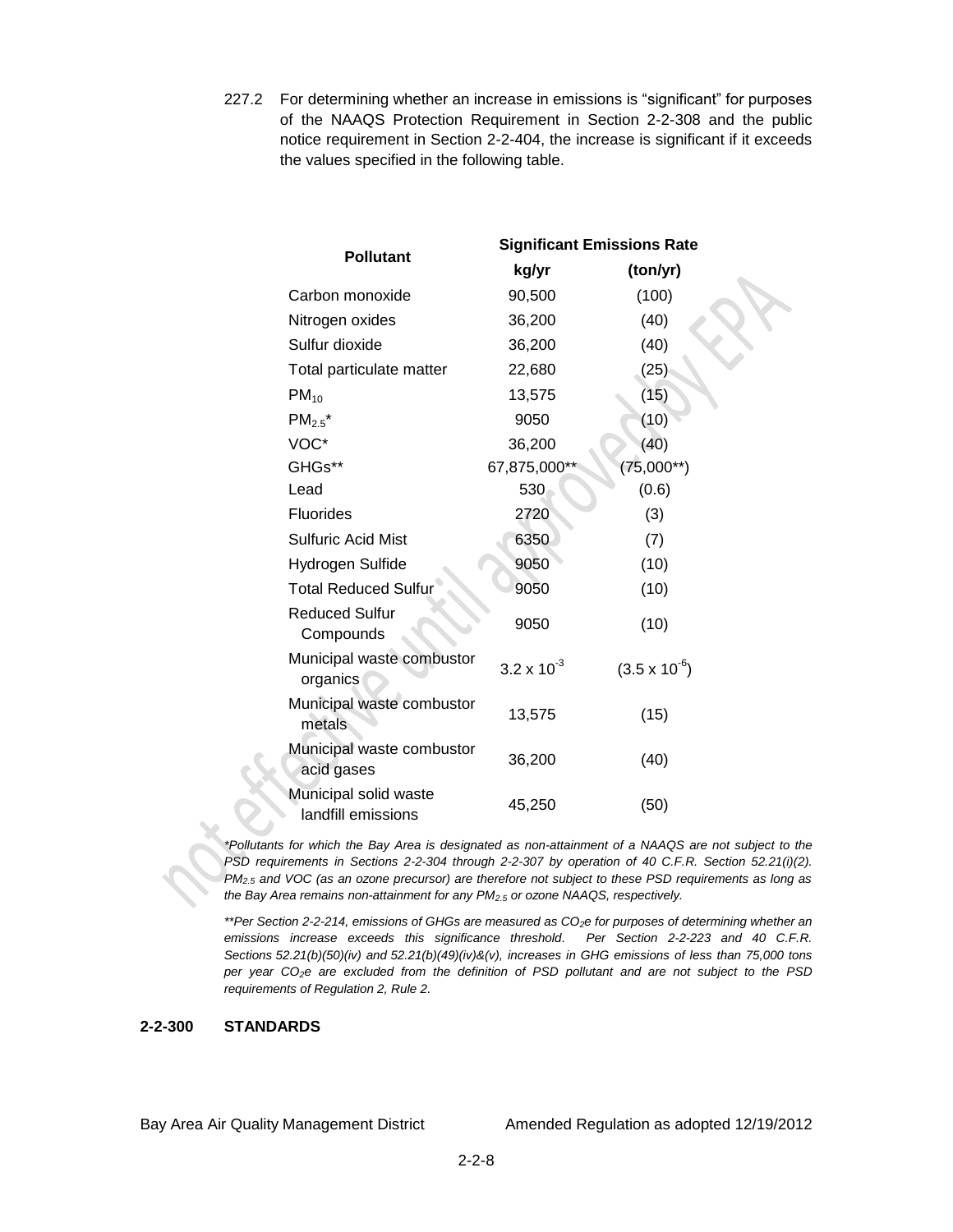- **2-2-301 Best Available Control Technology Requirement:** An authority to construct and/or permit to operate for a new or modified source shall require BACT to control emissions of District BACT pollutants under the following conditions:
	- 301.1 New Source: An authority to construct and/or permit to operate for a new source shall require BACT to control emissions of a District BACT pollutant if the source will have the potential to emit that pollutant in an amount of 10.0 or more pounds on any day as defined in Regulation 2-1-217;
	- 301.2 Modified Source: An authority to construct and/or permit to operate for a modified source shall require BACT to control emissions of each District BACT pollutant for which the source is "modified" as defined in Section 2-1- 234 for which:
		- 2.1 the source, after the modification, will have the potential to emit that pollutant in an amount of 10.0 or more pounds on any day as defined in Regulation 2-1-217; and
		- 2.2 the modification will result in an increase in emissions of that pollutant above baseline levels calculated pursuant to Section 2-2- 604.

The BACT requirements in this Section shall apply on a pollutant-specific basis.

- **2-2-302 Offset Requirements, Precursor Organic Compounds and Nitrogen Oxides:** Before the APCO may issue an authority to construct or permit to operate for a new or modified source at any facility that will have the potential to emit more than 10 tons per year of NOx or POC after the new or modified source is constructed (including emissions from cargo carriers per Section 2-2-610), offsets must be provided according to the following requirements:
	- 302.1 If the facility will have the potential to emit more than 10 tons per year but less than 35 tons per year of NOx or POC after the new or modified source is constructed, offsets must be provided at a 1:1 ratio for any un-offset cumulative increase in emissions at the facility and any related sources since the baseline date determined in accordance with Section 2-2-608.
		- 1.1 The APCO shall provide any required offsets from the Small Facility Banking Account in the District's Emissions Bank in accordance with Section 2-4-414, unless the Small Facility Banking Account is exhausted or the applicant (or any entity controlling, controlled by, or under common control with the applicant) owns or controls offsets.
		- 1.2 If the Small Facility Banking Account is exhausted, or if the applicant owns or controls offsets, the applicant shall provide any required offsets.
		- 1.3 A permit limit for which offsets have been provided from the Small Facility Banking account may not be higher than the source's maximum physical/design capacity to emit air pollutants, and may not be higher than is reasonably necessary to satisfy the applicant's operational requirements (including sufficient flexibility to allow for future changes in operational requirements).
	- 302.2 If the facility will have the potential to emit 35 tons per year or more of NOx or POC after the new or modified source is constructed, the applicant shall:
		- 2.1 Reimburse the Small Facility Banking Account for any cumulative increase for which offsets were previously provided from the Small Facility Banking Account; and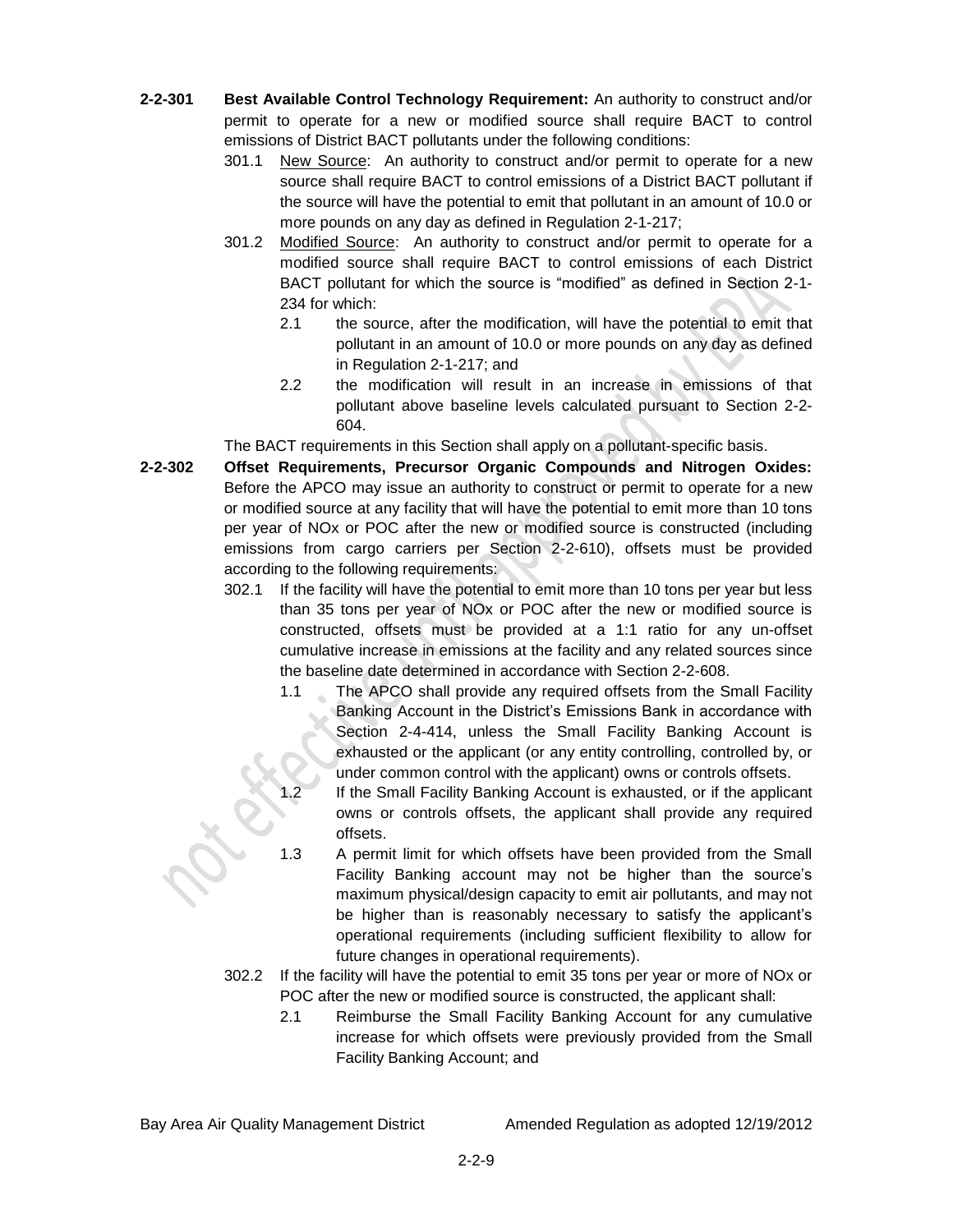- 2.2 Provide federally-enforceable offsets at a 1.15:1 ratio for any unoffset cumulative increase in emissions at the facility and any related sources since the baseline date determined in accordance with Section 2-2-608.
- 302.3 An applicant may reimburse the Small Facility Banking Account under subsection 302.2.1 by reducing the cumulative increase associated with the permitting action(s) for which the District provided the Small Facility Banking Account credits. To do so, the applicant must request a lower emissions limit in a permit for which the Small Facility Banking Account credits were provided. Upon approval by the APCO, the amount by which the applicant must reimburse the Small Facility Banking Account shall be reduced by the difference between the old permit limit and the new permit limit.
- 302.4 The offset requirements in this Section shall be applied on a pollutant-specific basis.
- **2-2-303 Offset Requirements, PM2.5, PM<sup>10</sup> and Sulfur Dioxide:** Before the APCO may issue an authority to construct or permit to operate for a new of modified source at a facility that will have the potential to emit 100 tons per year or more of  $PM_{2.5}$ ,  $PM_{10}$  or sulfur dioxide after the new or modified source is constructed (including emissions from cargo carriers per Section 2-2-610), the applicant shall provide offsets according to the following requirements:
	- 303.1 If the un-offset cumulative increase in emissions of  $PM_{2.5}$ ,  $PM_{10}$  or sulfur dioxide at the facility and any related sources since the baseline date determined in accordance with Section 2-2-608 exceeds 1 ton per year, the applicant shall provide offsets at a 1:1 ratio for the un-offset cumulative increase since the baseline date.
	- 303.2 NOx and/or sulfur dioxide offsets may be provided in place of  $PM_{10}$  offsets required under subsection 303.1 at offset ratios determined by the APCO to result in a net air quality benefit. Any approval of the use of NOx and/or sulfur dioxide offsets under this subsection shall be based on an analysis specific to the individual facility for which the determination is made, which shall include adequate modeling; and any such approval shall be granted only after public notice and an opportunity for public comment and with EPA concurrence.
	- 303.3 Any NOx and/or sulfur dioxide offsets provided in place of  $PM_{10}$  offsets must be provided in addition to any NOx and/or sulfur dioxide offsets required independently as a result of the source's NOx and/or sulfur dioxide emissions.
	- 303.4 The offset requirements in this Section shall be applied on a pollutant-specific basis.
- **2-2-304 PSD BACT Requirement:** An authority to construct for a PSD Project shall require federal PSD Best Available Control Technology as defined in Section 169(3) of the federal Clean Air Act ("federal PSD BACT") for each PSD pollutant for which the net increase in emissions from the PSD Project will be significant as defined in Section 2- 2-227.1. If federal PSD BACT is required for a pollutant under this Section, the authority to construct shall require federal PSD BACT for each new or modified source for which there will be an increase in emissions of that pollutant by any amount, calculated in accordance with Section 2-2-604. The APCO shall impose federal PSD BACT in an authority to construct subject to this Section according to and in satisfaction of all of the requirements applicable to federal PSD BACT under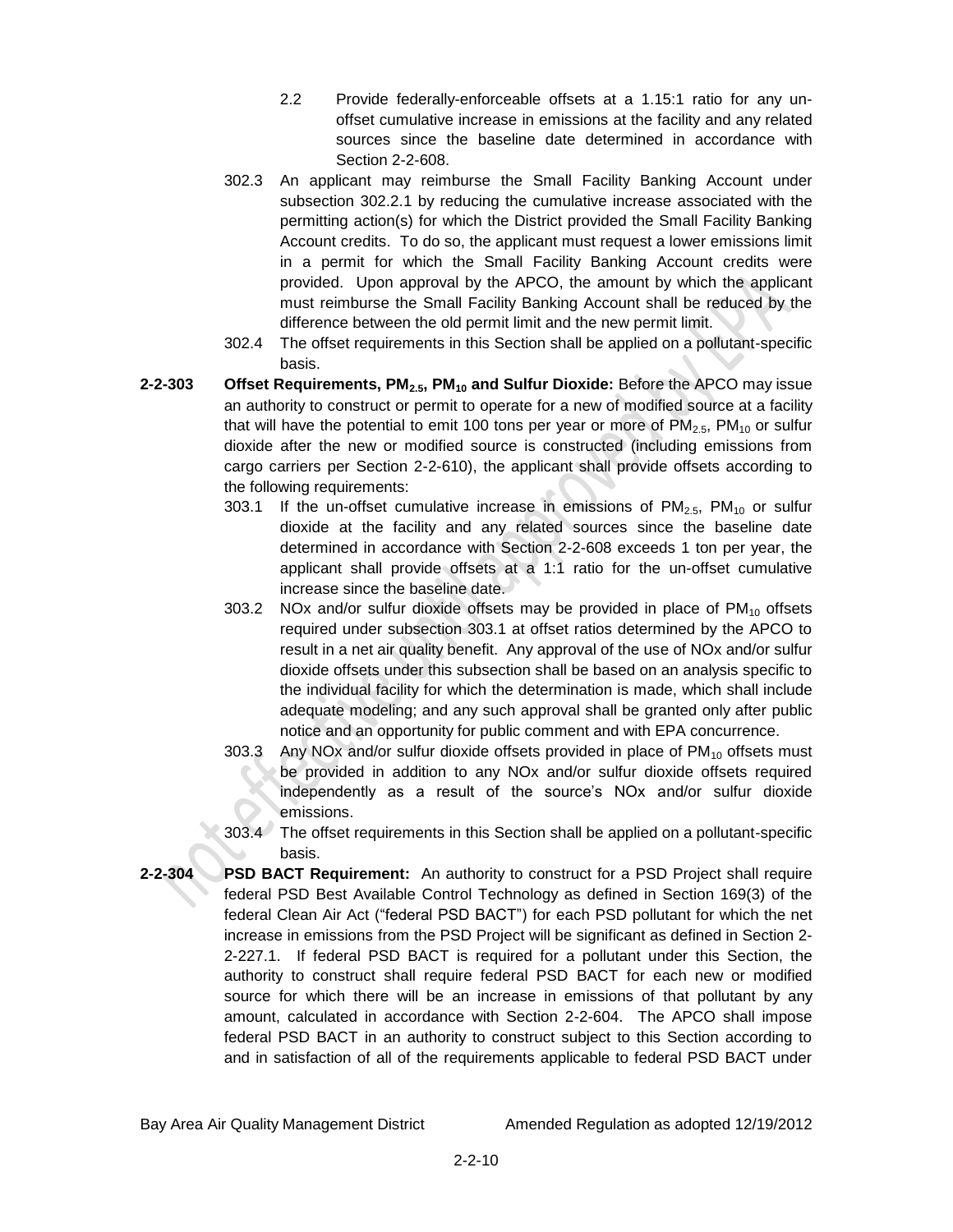40 C.F.R. Section 52.21(j), including any applicable exemptions from that Section's requirements under 40 C.F.R. Section 52.21(i).

- **2-2-305 PSD Source Impact Analysis Requirement:** The APCO shall not issue an authority to construct for a PSD Project unless the APCO determines, for each PSD pollutant for which the net increase in emissions from the PSD Project will be significant as defined in Section 2-2-227.1, that the net increase in emissions from the PSD Project will not cause or contribute to a violation of (i) any applicable ambient air quality standard for such pollutant or (ii) any applicable PSD increment for such pollutant, as set forth in 40 C.F.R. Section 52.21(c). The APCO shall make such determination in accordance with the following procedures:
	- 305.1 Pre-application Air Quality Analysis: The applicant shall prepare and submit an analysis of ambient air quality in the area that the PSD Project would affect for each PSD pollutant for which the net increase in emissions allowed by the authority to construct will be significant. The applicant's analysis shall be prepared according to and shall satisfy all of the requirements applicable to air quality analyses for federal PSD permitting under 40 C.F.R. Section 52.21(m)(1), including any applicable exemptions from that Section's requirements under 40 C.F.R. Section 52.21(i).
	- 305.2 PSD Source Impact Analysis: The applicant shall demonstrate, for each PSD pollutant for which the net increase in emissions allowed by the authority to construct will be significant, that the net increase in emissions of such pollutant will not cause or contribute to a violation of (i) any applicable California or National Ambient Air Quality Standard for such pollutant or (ii) any applicable PSD increment for such pollutant, as set forth in 40 C.F.R. Section 52.21(c). The applicant's analysis and demonstration shall be prepared according to and shall satisfy all of the requirements applicable to PSD source impact analyses for federal PSD permitting under 40 C.F.R. Section 52.21(k), including any applicable exemptions from that Section's requirements under 40 C.F.R. Section 52.21(i).
	- 305.3 Air Quality Models: All estimates of ambient concentrations required under this Section shall be based on applicable air quality models, databases, and other requirements specified in Appendix W of Part 51 of Title 40 of the Code of Federal Regulations (Guideline on Air Quality Models). Where an air quality model specified in Appendix W is inappropriate, the model may be modified or another model substituted upon written approval by the APCO after public notice and opportunity for public comment under the procedures set forth in Section 2-2-404. Where modeling is conducted solely to evaluate compliance with a California air quality standard, any APCO-approved model may be used.
	- 305.4 APCO Determination: The APCO shall determine, based on the applicant's submissions and any other relevant information, whether any net emissions increases of PSD pollutants that the authority to construct will authorize in significant amounts would cause or contribute to a violation of (i) any applicable California or National Ambient Air Quality Standard for such pollutant or (ii) any applicable PSD increment for such pollutant, as set forth in 40 C.F.R. Section 52.21(c), for any PSD pollutant. In making this determination, the APCO shall use the same procedures and be subject to the same requirements as are applicable to the Administrator for issuing federal PSD permitting under 40 C.F.R. Section 52.21(k), including any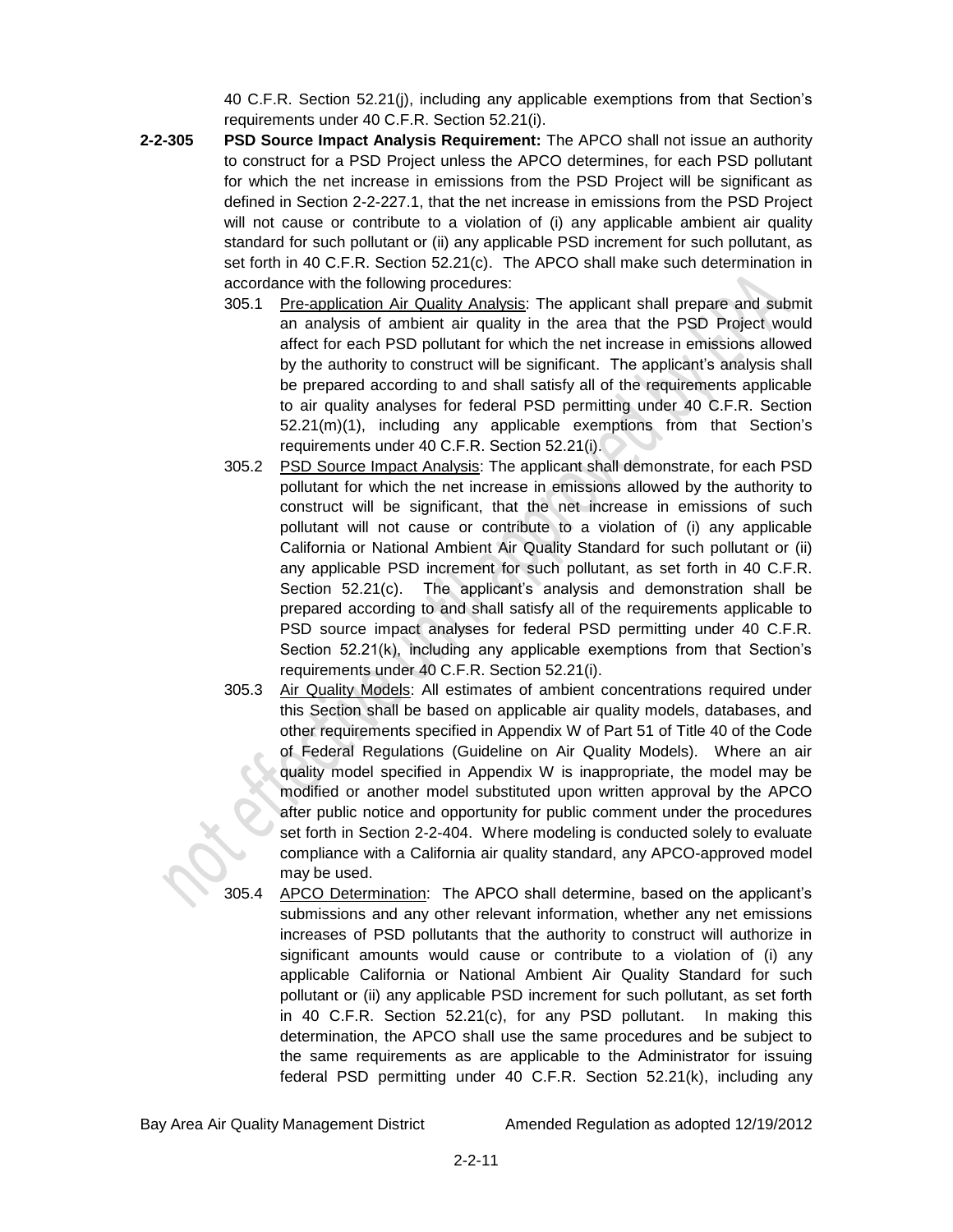applicable exemptions that Section's requirements under 40 C.F.R. Section 52.21(i).

- **2-2-306 PSD Additional Impacts Analysis Requirements:** Before issuing an authority to construct for a PSD Project, the APCO shall conduct the following additional impact analyses:
	- 306.1 Visibility, Soils & Vegetation Impact Analysis: The applicant shall prepare and submit an analysis of the impairment to visibility, soils and vegetation that would occur as a result of the PSD Project and any commercial, residential, industrial, and other growth associated with the PSD Project. The applicant's analysis shall be prepared according to and shall satisfy all of the requirements applicable to air quality analyses for federal PSD permitting under 40 C.F.R. Section 52.21(o)(1), including any applicable exemptions that Section's requirements under 40 C.F.R. Section 52.21(i). The analysis need not address impacts on vegetation having no significant commercial or recreational value.
	- 306.2 Associated Growth Analysis: The applicant shall prepare and submit an analysis of the air quality impact projected for the area as a result of general commercial, residential, industrial, and other growth associated with the PSD Project. The applicant's analysis shall be prepared according to and shall satisfy all of the requirements applicable to air quality analyses for federal PSD permitting under 40 C.F.R. Section 52.21(o)(2), including any applicable exemptions that Section's requirements under 40 C.F.R. Section 52.21(i).
	- 306.3 APCO Review: The APCO shall review the applicant's additional impact analyses to ensure that they are complete and accurately reflect the circumstances associated with the PSD Project.
- **2-2-307 Consideration of Class I Area Impacts:** If, within 30 days after receiving notice under Section 2-2-404 of a preliminary decision to issue an authority to construct for (i) a new major facility or a major modification of a major facility for NOx, VOC,  $SO<sub>2</sub>$  or  $PM_{2.5}$  or (ii) a PSD Project, the Federal Land Manager with responsibility for administering any Class I Area provides the APCO with a demonstration that emissions from the project would have an adverse impact on the air quality-related values of the Class I Area (including visibility), the APCO shall promptly review and consider such demonstration. If the APCO concurs with such demonstration, or if the APCO concludes based on an independent review of the analysis submitted under Section 401.4 that the project will have such adverse impact, the APCO shall, after consultation with the Federal Land Manager and the applicant, deny the application for an authority to construct. If the APCO finds that such demonstration does not establish to the APCO's satisfaction that the project would have such adverse impact, the APCO shall explain its decision (or give notice of where such explanation can be obtained) in any subsequent notice of a public hearing held under Section 2-2-404.7.
- **2-2-308 NAAQS Protection Requirement:** The APCO shall not issue an authority to construct for a new or modified source that will result in a significant net increase in emissions of any pollutant for which a National Ambient Air Quality Standard has been established unless the APCO determines, based upon a demonstration submitted by the applicant, that such increase will not cause or contribute to an exceedance of any National Ambient Air Quality Standard for that pollutant. Such demonstration shall be made using the procedures for PSD Air Quality Impact Analyses set forth in subsections 2-2-305.1 through 2-2-305.4. Such demonstration shall not be required for ozone. A PSD Air Quality Impact Analysis and determination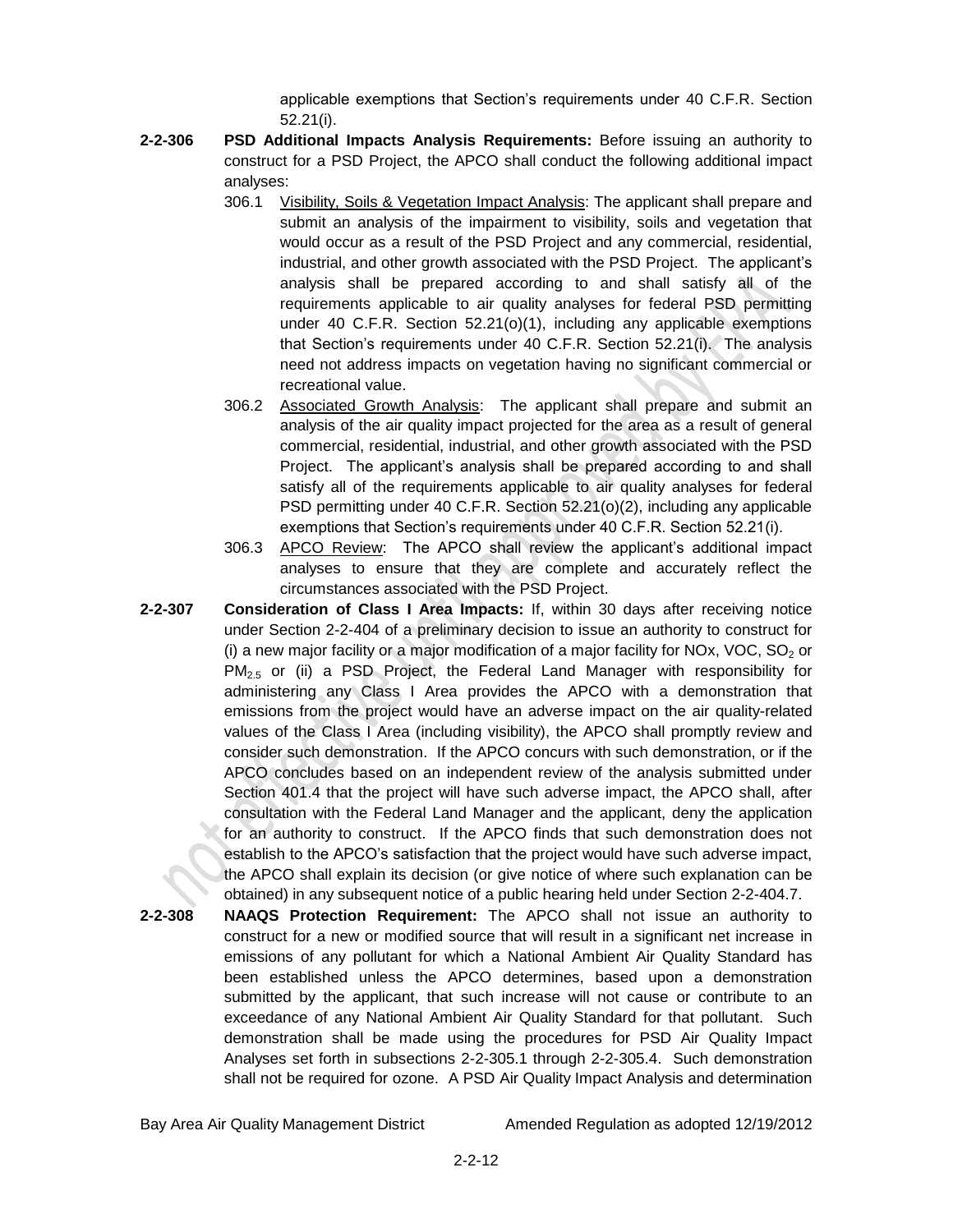for a new or modified source that satisfies the requirements of Section 2-2-305 shall satisfy the requirements of this Section for all pollutants included in such analysis.

- **2-2-309 Compliance Certification:** The APCO shall not issue an authority to construct for a new major facility or a major modification of an existing major facility unless the applicant provides a list, certified under penalty of perjury, of all major facilities within the state of California owned or operated by the applicant or by any entity controlling, controlled by, or under common control with the applicant and demonstrates by certifying under penalty of perjury that they are either in compliance, or on a schedule of compliance, with all applicable state and federal emission limitations and standards. The APCO may request the applicant to provide any technical information used by the applicant to certify compliance.
- **2-2-310 Denial, Failure to Meet Permit Conditions:** The APCO shall deny a permit to operate for a source if, after providing written notification to the applicant and an opportunity to remedy any violation, the source is operating in violation of any condition specified in the authority to construct, or if any other source used to provide emission reduction credits for the source that is owned or operated by the applicant is operating in violation of any permit condition limiting emissions such that the required emission reduction credits are not actually being provided.

## **2-2-400 ADMINISTRATIVE REQUIREMENTS**

- **2-2-401 Application:** An application for an authority to construct under this Rule shall conform to the requirements of District Regulation 2-1-402, and shall include the following:
	- 401.1 A detailed description of the proposed new source(s) or modification(s) for which the authority to construct is sought, including at a minimum (i) a description of the nature, location, design capacity, and typical operating schedule of the source(s) or modification(s), including specifications and drawings showing its design and plant layout, and (ii) a detailed schedule for construction of the source(s) or modification(s).
	- 401.2 All information necessary for the APCO to determine whether the application satisfies the requirements of this Rule, including but not limited to (i) a demonstration of how the application satisfies applicable BACT standards under Sections 2-2-301 and 2-2-304, and (ii) the PSD analyses and demonstrations required under Sections 2-2-305 and 2-2-306, if applicable.
	- 401.3 CEQA-related information required under Section 2-1-426; and for a new major facility, and for a modification to a major facility that will increase emissions by more than 100 tons per year of carbon monoxide, 40 tons per year of precursor organic compounds, nitrogen oxides, or sulfur dioxide, or 10 tons per year of  $PM<sub>2.5</sub>$ , an analysis of alternative sites, sizes, production processes, and environmental control techniques for such proposed source that demonstrates that benefits of the proposed source significantly outweigh the environmental and social costs imposed as a result of its location, construction or modification.
	- 401.4 If the application is for (i) a new major facility or a major modification of major facility for NOx, VOC,  $SO_2$  or  $PM_{2.5}$  or (ii) a PSD Project, and the project will be located in or within 100 km of a Class I area, the application shall include an analysis of potential impacts to air quality related values (including visibility) in such Class I area for review and consideration by the Federal Land Manager of such Class I area.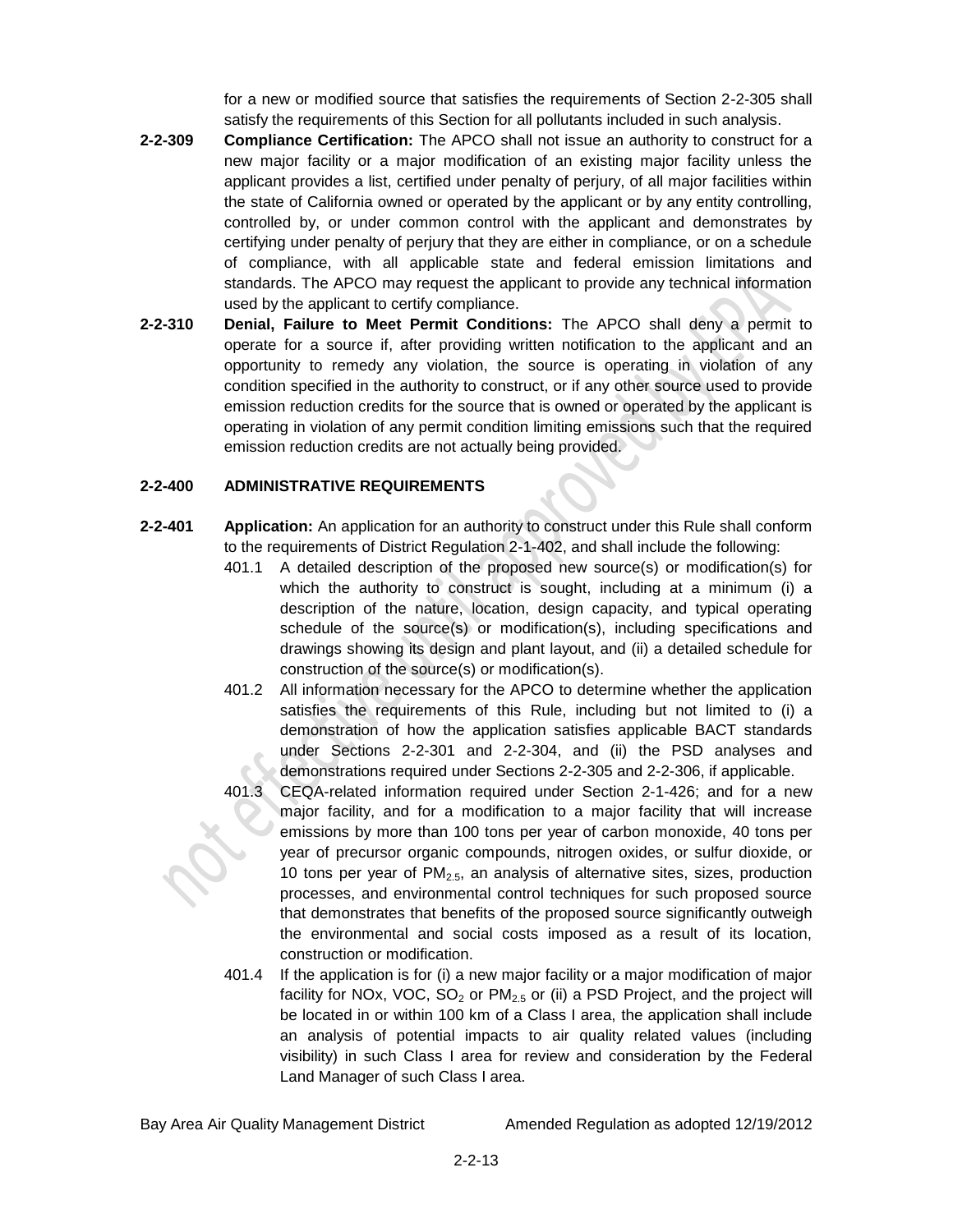- 401.5 Any other information requested by the APCO.
- **2-2-402 Notice to EPA and Federal Land Manager of Receipt of Permit Applications:** When the APCO receives a complete application for an Authority to Construct for a PSD Project, the APCO shall transmit a copy of the complete application to EPA Region IX. If the APCO receives a complete application for (i) a new major facility or a major modification of a major facility for NOx, VOC,  $SO_2$  or  $PM_{2.5}$  or (ii) a PSD Project, and the project is located within 100 km of any Class I Area(s), the APCO shall transmit a copy of the complete application to the Federal Land Manager(s) with responsibility for any such Class I Area(s) within 30 days of receipt and at least 60 days prior to holding any public hearing on such application, and shall include the applicant's analysis of the anticipated impacts on visibility in such Class I area(s). In addition, the APCO shall also notify such Federal Land Manager(s) if the APCO receives any advance notification of any such application.
- **2-2-403 Authority to Construct, Preliminary Decision:** If an application for an Authority to Construct is subject to the public notice and comment requirements of Section 2-2- 404, the APCO shall make a preliminary decision as to whether an authority to construct shall be approved, or denied. The APCO shall make such preliminary decision within 90 days following the acceptance of the application as complete, provided that any fees required in accordance with Regulation 3 are paid; or within a longer time period if necessary to complete any PSD impact analyses required under Sections 2-2-305 and 2-2-306, if necessary to complete any CEQA analyses if the District is the CEQA Lead Agency, or if consented to by the applicant.
- **2-2-404 Publication of Notice and Opportunity for Public Comment:** If the application is for (i) a new major facility or a major modification of an existing major facility, (ii) any new facility, or a modification of any existing facility, that will involve an increase in emissions of CO, NOx, SO<sub>2</sub>, PM<sub>10</sub>, PM<sub>2.5</sub>, VOC, or lead, calculated in accordance with Section 2-2-604, in an amount that is significant as defined in Section 2-2-227.2, or (iii) a PSD Project, the APCO shall provide notice of the preliminary decision made under Section 2-2-403 according to the following procedures:
	- 404.1 The APCO shall publish a notice stating the preliminary decision of the APCO and inviting written public comment on it. The notice shall state the location of the information available pursuant to Section 2-2-405, the procedures and deadlines for submitting written public comments, and the opportunity for requesting a public hearing pursuant to subsection 404.7.
	- 404.2 If the application is for a PSD Project, the notice shall also state the degree of PSD increment consumed if a PSD increment consumption analysis has been conducted.
	- 404.3 The APCO shall publish the notice prominently on the District's internet website in a manner that will provide the public with routine and ready access; and if the application is for a new major facility or a major modification of an existing major facility, or for a PSD Project, the APCO shall also publish the notice prominently in at least one newspaper of general circulation within the District.
	- 404.4. The APCO shall transmit a copy of the notice to ARB; EPA Region IX; adjacent air districts; the chief executive(s) of the city and county where the facility is located; the California State Lands Commission; any Indian Governing Body whose lands may be affected by the new or modified source(s) that is the subject of the notice; any person who requests such specific notification in writing; and, if the application is for a PSD Project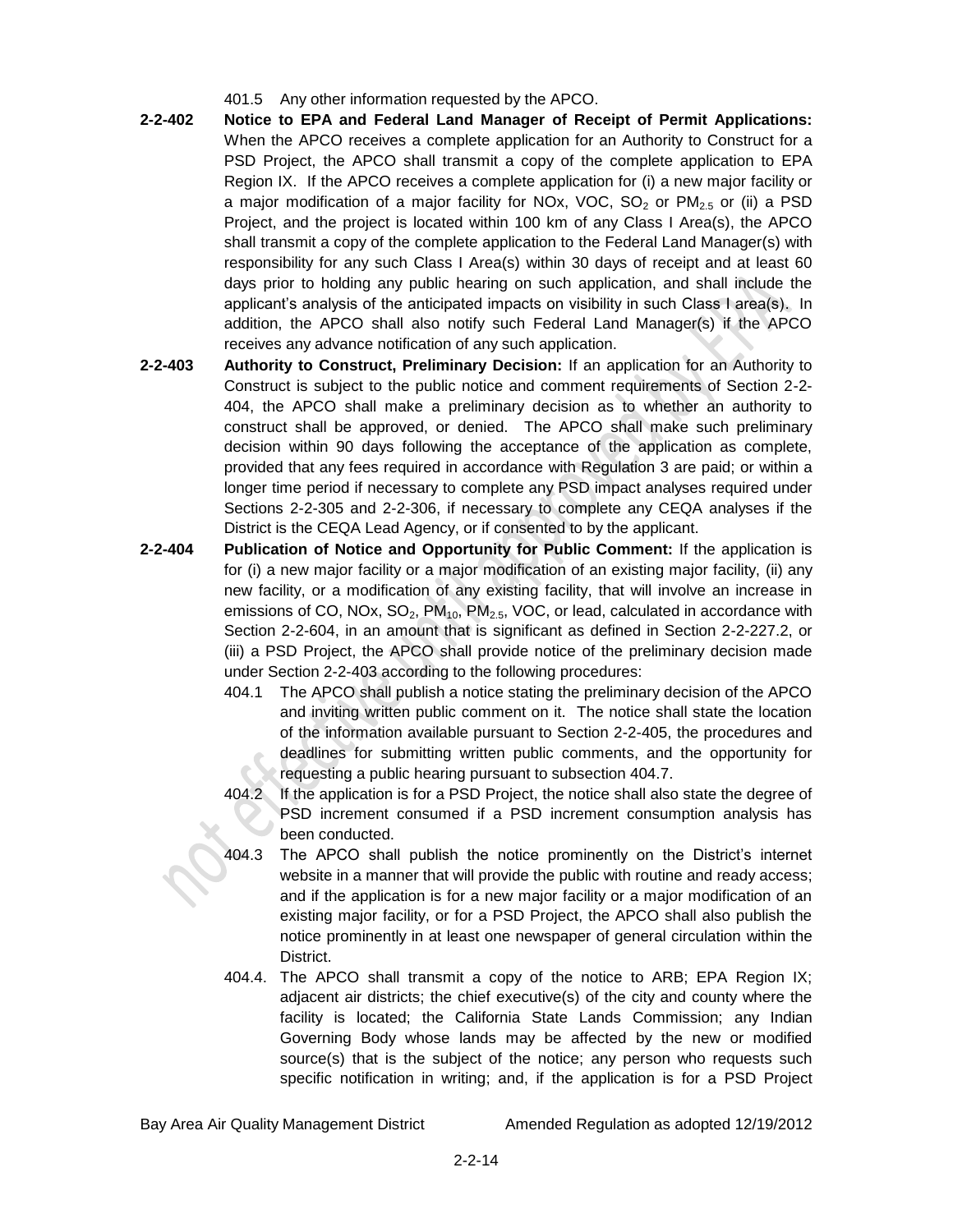located within 100 km of any Class I Area(s), the Federal Land Manager(s) with responsibility for any such Class I Area(s).

- 404.5 If the District is the CEQA Lead Agency with respect to the application, the APCO shall also ensure that the applicable CEQA notice and comment requirements are followed with respect to any CEQA document.
- 404.6 The APCO shall provide a period of at least 30 days following publication of the notice required under this Section for members of the public to submit written comments, and may extend the public comment period for good cause.
- 404.7 The APCO may elect to hold a public meeting to receive written and verbal comments from the public during the public comment period if the APCO finds that a public meeting is warranted and would substantially enhance public participation in the decision-making process. If the APCO elects to hold a public meeting, the APCO shall provide at least 30 days public notice of such meeting in the same manner as is required for the notice of preliminary decision, and the public comment period under Section 2-2-404.6 shall be extended, at a minimum, until the end of the public meeting.
- **2-2-405 Public Inspection:** If an application for an Authority to Construct is subject to the public notice and comment requirements of Section 2-2-404, the APCO shall make available for public inspection, at District headquarters, the information submitted by the applicant, the APCO's preliminary decision to grant or deny the authority to construct including any proposed conditions and the reasons therefore, and any other relevant information on which the APCO's preliminary decision is based. Any such information shall also be transmitted, upon request, to ARB and EPA Region IX. In making information available for public inspection, the APCO shall consider any claims by the applicant regarding the confidentiality of trade secrets, as designated by the applicant prior to submission, in accordance with Section 6254.7 of the California Government Code.
- **2-2-406 Authority to Construct, Final Action:** If an application for an Authority to Construct is subject to the public notice and comment requirements of Section 2-2-404, the APCO shall consider all public comments received and shall take final action on the application: (i) within 60 days after the close of the public comment period, or within 30 days after final approval of a CEQA Negative Declaration or Environmental Impact Report for the project (if applicable), whichever is later; and (ii) if the application is for a PSD Project, no later than one year after receipt of the complete application (unless a longer period is necessary and is consented to by the applicant). At the time of such final action, the APCO shall:
	- 406.1 Prepare and make publicly available a written response to any public comments received explaining how the APCO has considered such comments in making a final decision; and
	- 406.2 Provide written notice of the final decision to the applicant, ARB, EPA Region IX, any person who submitted comments during the public comment period or requested written notice of the final action, and, if the District is a Lead Agency under CEQA, in accordance with all applicable CEQA public notice and comment requirements.
- **2-2-407 Issuance, Permit to Operate:** Before issuing a permit to operate for a source subject to the requirements of this Rule, the APCO shall ensure that the following requirements have been met: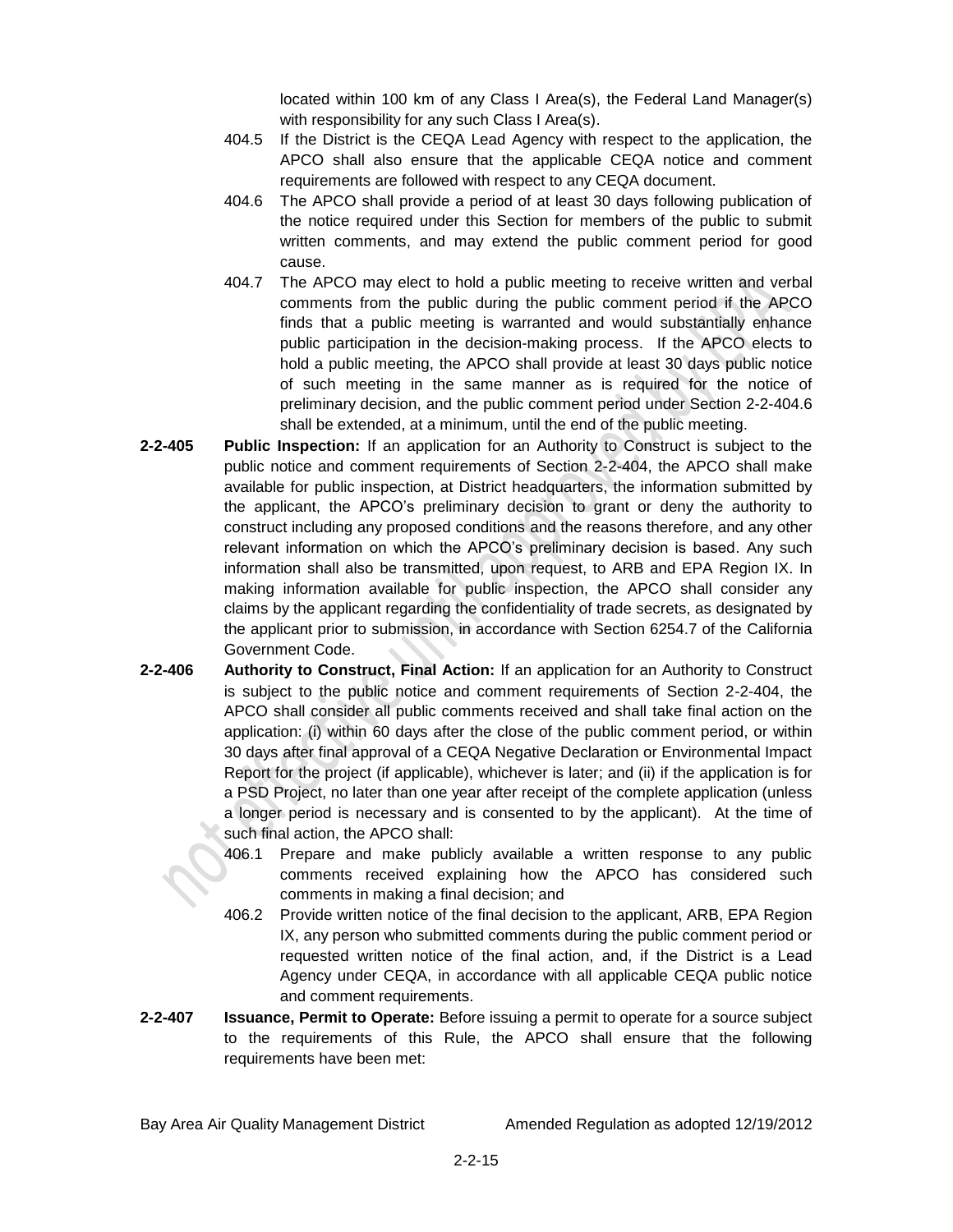- 407.1 The APCO shall ensure that all conditions specified in the authority to construct have been and are being complied with, or in the case of conditions with a future compliance date, that such conditions are reasonably expected to be complied with by the applicable compliance date.
- 407.2 If the permit is for a source for which the applicant complied with the offset provisions of Sections 2-2-302 or 2-2-303 with emission reduction credits generated after the application date:
	- 2.1 The APCO shall ensure that such emission reduction credits took effect or will take effect no later than initial operation of the source (or, for a source that is a replacement unit, as defined in 40 C.F.R. Section 51.165(a)(1)(xxi), that will replace an existing source in whole or in part, with respect to emission reduction credits being generated by the shutdown of the existing source being replaced, no later than 90 days after initial operation of the replacement unit); and
	- 2.2 The APCO shall ensure that such emission reduction credits shall be maintained throughout the operation of the source.
- **2-2-408 Permit to Operate, Final Action:** The APCO shall take final action to approve, approve with conditions, or disapprove a permit to operate a source subject to this Rule within 90 days after start-up of the new or modified source, unless such time period is extended with the written concurrence of the applicant.
- **2-2-409 Source Obligation, Relaxation of Enforceable Conditions:** At such time as the applicability of any requirement of this Rule would be triggered by an existing source or facility, solely by virtue of a relaxation of any enforceable limitation on the capacity of the source or facility to emit a pollutant, then the requirements of this Rule shall apply to the source or facility in the same way as they would apply to a new or modified source or facility otherwise subject to this Rule.
- **2-2-410 Permit Conditions:** The APCO may include any permit condition in an authority to construct or permit to operate that the APCO determines is necessary to ensure compliance with this Rule, including but not limited to conditions controlling the operation of the source, of its abatement equipment, or of sources used to generate emission reduction credits to comply with Sections 2-2-302 or 2-2-303. Such conditions may have a future effective date and may be made conditional on the results of source tests, ground level monitors or public complaints.
- **2-2-411 Offset Refunds:** The APCO may refund offsets provided for an authority to construct or permit to operate, and waive any associated banking fees, under the following circumstances:
	- 411.1 Where an applicant has provided offsets in excess of those required for an authority to construct or permit to operate, the APCO shall upon request of the applicant refund the difference between the amount of offsets provided and the amount of offsets required.
	- 411.2 Whenever a source for which the owner or operator has provided offsets is not constructed (or is constructed but never operated), and the authority to construct or permit to operate for the source has expired or has been surrendered by the applicant, the APCO shall upon request of the applicant refund the offsets provided in connect with the authority to construct or permit to operate.
- **2-2-412 Demonstration of NOx and POC Offset Program Equivalence**: By March 1 of each year, the District shall submit to EPA a demonstration that NOx and POC offsets provided for all new and modified sources within the District, less adjustments to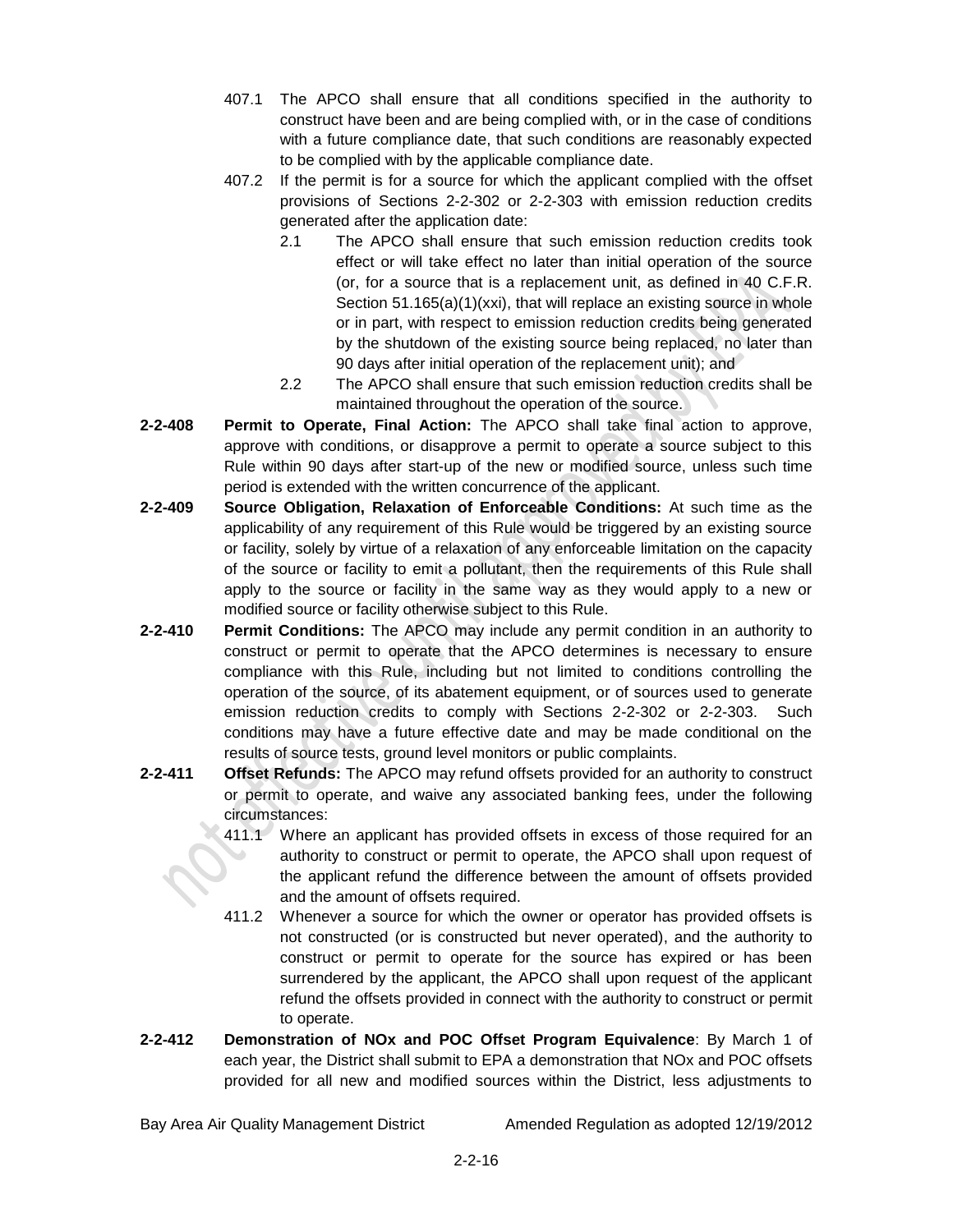those offsets for federal purposes occurring between credit generation and use, exceed federal offset requirements for new major sources or major modifications at major stationary sources. Adjustment to emission reductions for federal purposes will be required if any of the following occur between the time the credit is generated and the time the credit is used:

- 412.1 BAAQMD adopts a relevant measure or rule that is required for purposes of federal attainment demonstration requirements.
- 412.2 A relevant rule or measure is approved into the State Implementation Plan applicable in the BAAQMD;
- 412.3 EPA promulgates a relevant final rulemaking for either a New Source Performance Standard or a Maximum Achievable Control Technology Standard.

The demonstration shall include:

- 412.4 Emission increases represented by all authorities to construct new major facilities and major modifications at major facilities issued during the three calendar years preceding the demonstration date;
- 412.5 A list of all emission reductions used to offset those emission increases;
- 412.6 The emission baselines that were used to calculate the emission reduction;
- 412.7 The source type, size and category that had generated the emission reduction credit;
- 412.8 All relevant rules that have been adopted or promulgated since the emission reduction had occurred.
- 412.9 Adjustments to emission reduction for federal purposes for all affected projects.
- 412.10 All of the above for as many non-major projects as are needed to demonstrate equivalence.

If the analysis fails to make the required demonstration, the District shall provide sufficient offsets to make up the difference out of the Small Facility Banking Account. If the Small Facility Banking Account does not contain the necessary surplus emission reductions, the District shall obtain the necessary surplus emission reductions.

- **2-2-413 No Net Increase Status Report:** The APCO shall publish, in conjunction with the triennial update of the Clean Air Plan (CAP), a report demonstrating that the District's permitting program complies with the no-net-increase requirements of Section 40919(b) of the Health and Safety Code. This report shall demonstrate that sufficient offsets have been provided, as required by Section 2-2-302, for all permits issued during the previous three year CAP period. This report shall be forwarded to the California Air Resources Board, Stationary Source Division, for approval.
- **2-2-414 BACT Workbook:** The APCO shall publish and periodically update a BACT Workbook specifying the BACT requirements for commonly permitted sources. BACT will be determined for a source on a case-by-case basis, using the workbook as a guidance document, as the most effective control device or technique or most stringent emission limitation that meets the requirements of Section 2-2-202.

### **2-2-500 MONITORING AND RECORDS**

**2-2-501 Post-Construction Monitoring:** The APCO may require as a condition in an authority to construct that the owner or operator of a facility for which the authority to construct is issued must conduct such ambient air quality monitoring as the APCO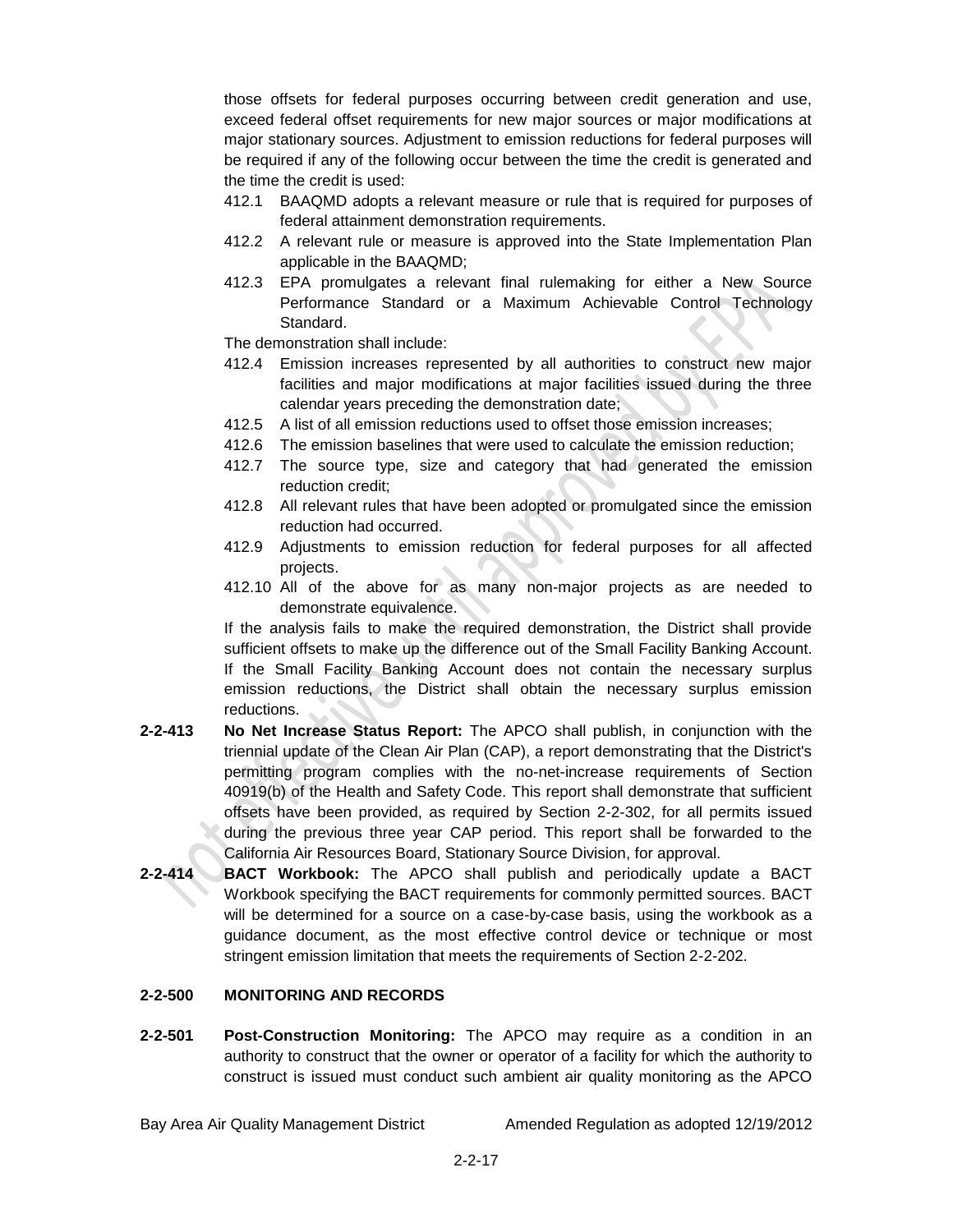determines is necessary to determine the effect that emissions from the facility may have, or are having, on air quality in the area.

### **2-2-600 MANUAL OF PROCEDURES**

- **2-2-601 Ambient Air Quality Monitoring:** Ambient air quality monitoring required pursuant to this Rule shall be conducted in accordance with the methods prescribed in the Manual of Procedures, Volume VI., and 40 C.F.R. Part 58, Appendix B.
- **2-2-602 Good Engineering Practice (GEP) Stack Height:** Stack heights beyond what is consistent with good engineering practices shall not be allowed for purposes of air quality modeling undertaken as part of any air quality analysis prepared in connection with an application for an authority to construct as required by Sections 2-2-305 through 2-2-308. This requirement does not limit the actual height of a stack, as long as good engineering practice stack heights are used in any such modeling analyses. Good engineering practice stack height shall be determined according to 40 C.F.R. Section 52.100(ii) and EPA's *Guideline for Determining Good Engineering Practice Stack Height*, EPA Publication No. EPA-450/4-80-023R (June 1985).
- **2-2-603 Baseline Emissions Calculation Procedures:** The following methodology shall be used to determine a source's baseline emissions for purposes of calculating an emissions increase or decrease from a source under Sections 2-2-604.2, 2-2-605.1, and 2-2-606.3:
	- 603.1 Determine Baseline Period Ending Date: The date on which the baseline period ends is determined as follows:
		- 1.1 For determining the amount of an emissions increase from a new or modified source, the baseline period ends on the date on which the application for authority to construct/permit to operate the new or modified source is determined to be complete.
		- 1.2 For determining the amount of a contemporaneous emissions increase under Section 2-2-220 for a physical change or change in the method of operation of a source that was not a modification of the source, the baseline period ends on the date the change was first implemented at the source.
		- For determining the amount of a contemporaneous onsite emission reduction credit or a contemporaneous emissions decrease under Section 2-2-220, the baseline period ends on the date on which the emission reduction becomes enforceable.
		- For determining the amount of an emission reduction credit for which a banking certificate is sought under Regulation 2, Rule 4, the baseline period ends the date on which the banking application is determined to be complete.
	- 603.2 Determine Baseline Period: The baseline period is determined as follows:
		- 2.1 For all pollutants other than greenhouse gases, the baseline period is the three-year period immediately preceding the baseline period ending date established under subsection 603.1.
		- 2.2. For greenhouse gases, the baseline period is determined as follows:
			- 2.2.1 For a new source, the baseline period is a period with zero throughput and emissions. For such sources, baseline emissions and adjusted baseline emissions are zero for all purposes under Section 2-2-603.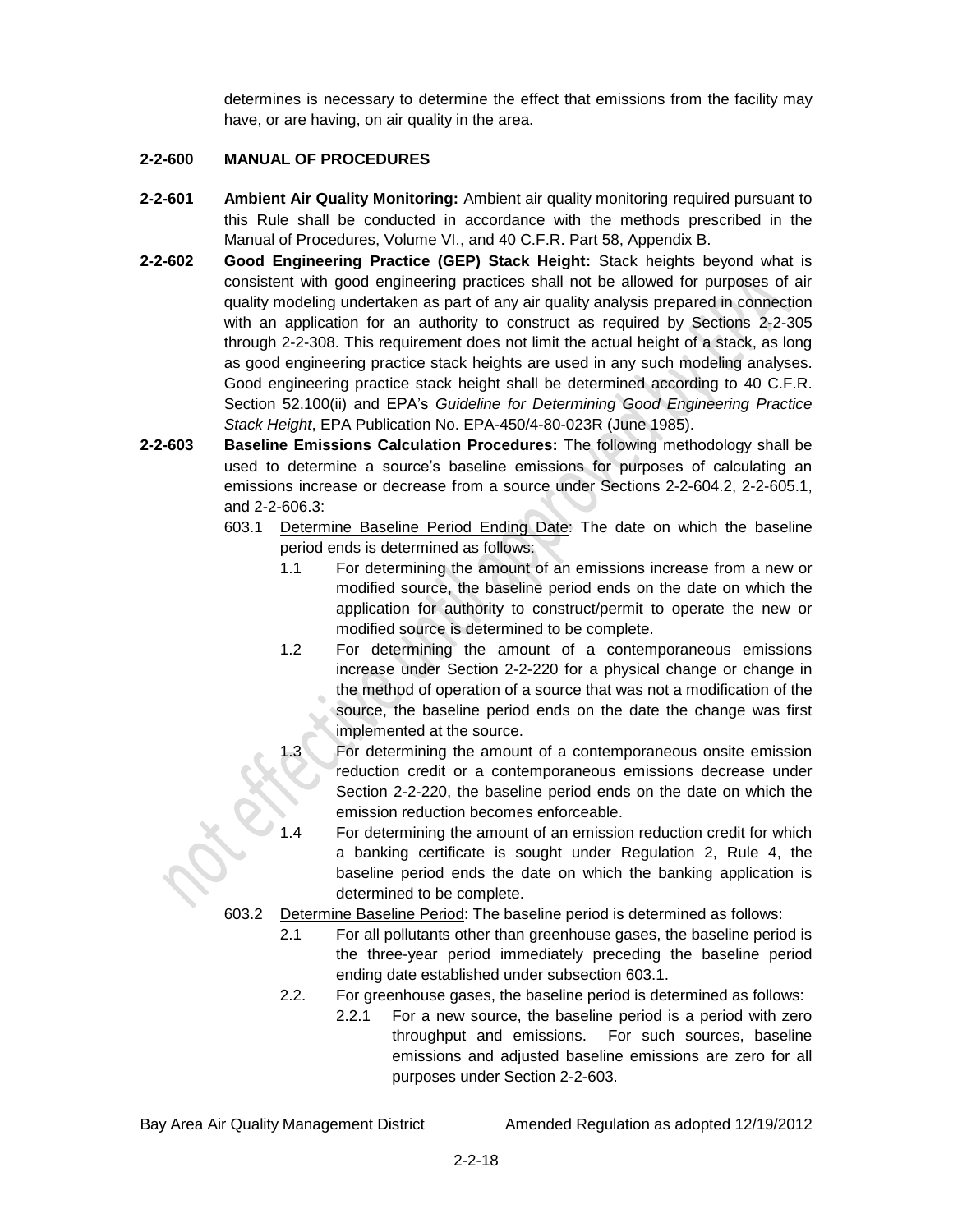- 2.2.2 For an existing source that first operated less than 24 months before the date on which the application for authority to construct/permit to operate is determined to be complete, the baseline period is a period with maximum potential throughput and emissions. For such sources, baseline emissions and adjusted baseline emissions are the source's pre-existing potential to emit for all purposes under Section 2-2-603.
- 2.2.3 For a modification to an existing electric utility steam generating unit as defined in 40 C.F.R. Section 51.166(b)(30) that has operated for 24 months or more prior to the date of application, the baseline period is any period of 24 consecutive months selected by the applicant within the 5 year period immediately preceding the baseline period ending date established under subsection 603.1, or other such time period that the APCO determines is more representative of normal source operation. For evaluating emissions from multiple sources, the same 24-month baseline period shall be used for all sources.
- 2.2.4 For a modification to any existing source other than an electric utility steam generating unit as defined in 40 C.F.R. Section 51.166(b)(30) that has operated for 24 months or more prior to the date of application, the baseline period is any period of 24 consecutive months selected by the applicant within the 10-year period immediately preceding baseline period ending date established under subsection 603.1. For evaluating emissions from multiple sources, the same 24-month baseline period shall be used for all sources.
- 603.3 Determine Baseline Throughput: Baseline throughput is the lesser of: (i) the actual average annual throughput during the baseline period; or (ii) the average permitted annual throughput during the baseline period, if limited by permit condition. If the applicant does not have sufficient verifiable records of the source's operation to substantiate its throughput during any portion(s) of the baseline period, the applicant is not entitled to credit for throughput during any such portion(s). Throughput shall be based on the source's operational parameter that correlates most closely to the source's emissions.
- 603.4 Determine Baseline Emissions: Baseline emissions are the actual average annual emissions during the baseline period (excluding any emissions that exceed any regulatory or permit limits). If the applicant does not have sufficient verifiable records of the source's operation to substantiate the emission rate during any portion(s) of the baseline period, the applicant is not entitled to credit for emissions during any such portion(s).
- 603.5 Determine Baseline Emissions Rate: The baseline emission rate is the emission rate per unit of throughput during the baseline period, calculated by dividing the source's baseline emissions by its baseline throughput.
- 603.6 Determine Adjusted Baseline Emissions Rate: The adjusted baseline emission rate shall be determined by adjusting the baseline emission rate downward, if necessary, to reflect the most stringent of RACT, BARCT, and applicable federal and District rules and regulations in effect or contained in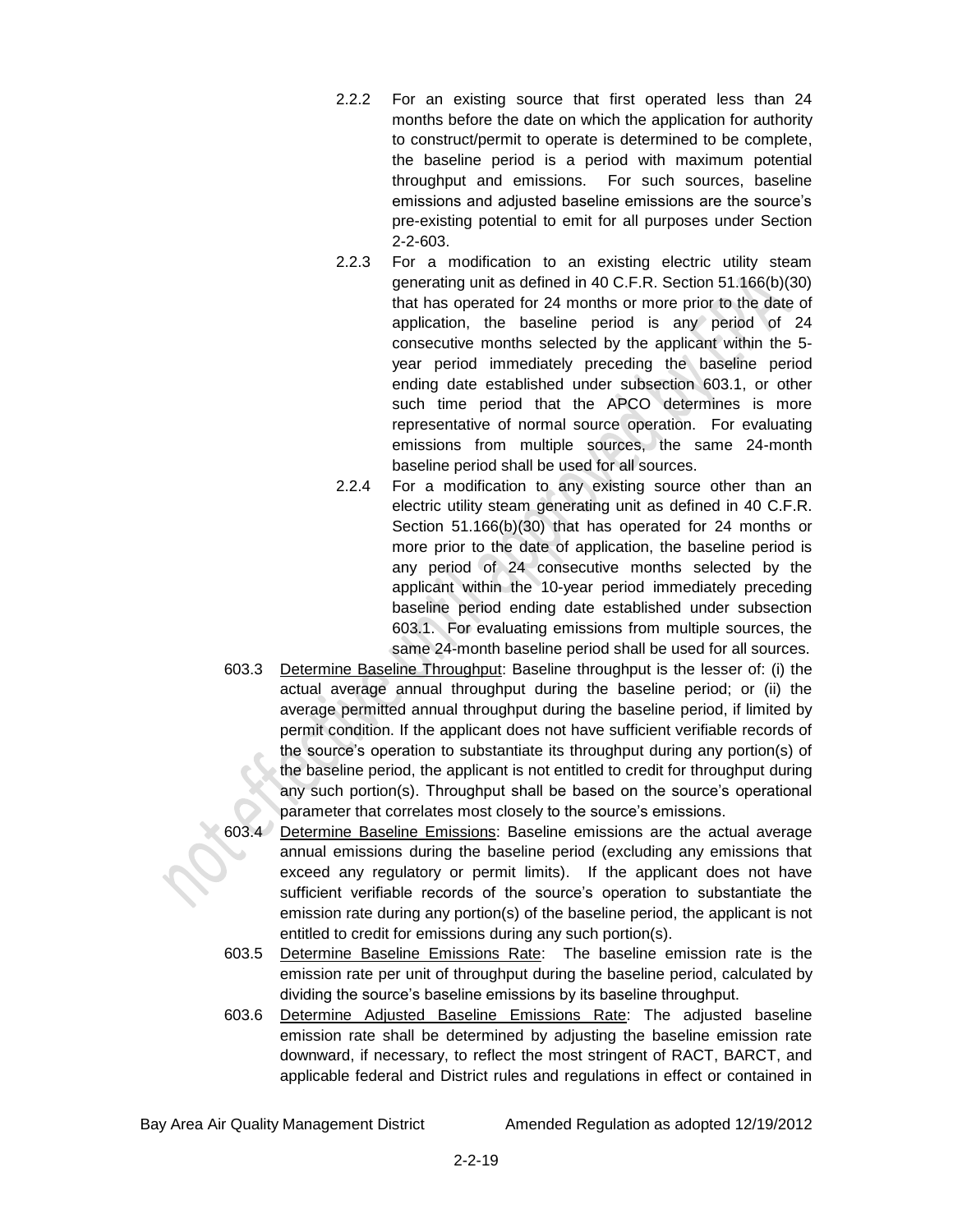the most recently adopted Clean Air Plan; except that for purposes of determining whether a source or group of sources constitutes a PSD Project under Section 2-2-224, the adjusted baseline emission rate shall not be adjusted downward to a greater extent than required under the provisions of 40 C.F.R. Sections 51.166(b)(47)(i)(b) and 51.166(b)(47)(ii)(b) & (c).

- 603.7 Determine Adjusted Baseline Emissions: The adjusted baseline emissions is the adjusted baseline emissions rate multiplied by the baseline throughput (except where otherwise specified under sections 2-2-603.2.2.1 or 2-2- 603.2.2.2).
- **2-2-604 Emission Increase/Decrease Calculation Procedures, New Sources and Changes at Existing Sources:** The amount of any emissions increase (or decrease) associated with a new source, or with a physical change, change in the method of operation, change in throughput or production, or other similar change at an existing source, shall be calculated according to the following procedures:
	- 604.1 New Source: The emissions increase associated with a new source is the source's potential to emit.
	- 604.2 Change to Existing Source: The emissions increase (or decrease) associated with a physical change, change in the method of operation, change in throughput or production, or other similar change at an existing source (including a permanent shutdown of the source) shall be calculated as the difference between: (i) the source's potential to emit after the change; and (ii) the source's adjusted baseline emissions before the change, calculated in accordance with Section 2-2-603.
- **2-2-605 Emission Reduction Credit Calculation Procedures:** The amount of emission reduction credits associated with a physical change, change in method of operation, change in throughput or production, or other similar change at a source shall be calculated according to the following procedures:
	- 605.1 Non-Fully-Offset Source: For a source that is not fully offset as defined in Section 2-2-213, the amount of emission reduction credits is the difference between: (i) the source's adjusted baseline emissions before the change calculated pursuant to Section 2-2-603; and (ii) the source's potential to emit after the change.
	- 605.2 Fully-Offset Source: For a source that is fully offset as defined in Section 2-2- 213, the amount of emission reduction credits is the difference between: (i) the source's potential to emit before the change, adjusted downward, if necessary, to reflect the most stringent of RACT, BARCT, and applicable federal and District rules and regulations in effect or contained in the most recently adopted Clean Air Plan; and (ii) the source's potential to emit after the change.

To qualify as emission reduction credits, the emission reductions associated with any such change: (i) must be enforceable through permit conditions; through relinquishment of the source's permit; through physical removal of the source such that reinstallation would require a new permit under Regulation 2; or in the case of source shutdown where no permit is required for the source being shut down, through an alternative legally-enforceable mechanism; and (ii) must be real, permanent, quantifiable, and in excess of any reductions required by applicable regulatory requirements. Emissions that were offset with credits from the Small Facility Banking Account cannot be used to generate emission reduction credits.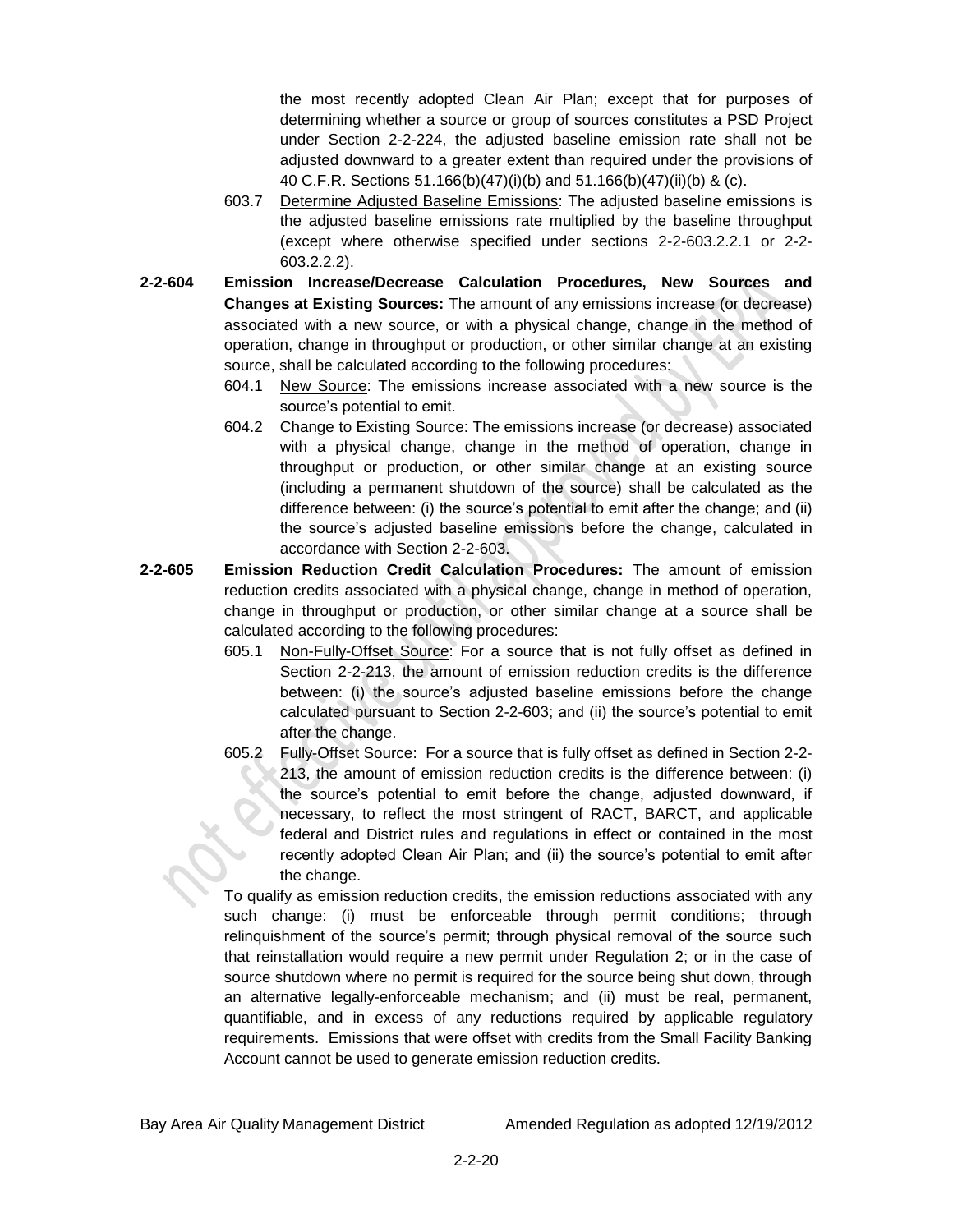- **2-2-606 Potential-to-Emit (PTE) Increase Calculation Procedures for Purposes of Determining Cumulative Increase:** For purposes of calculating cumulative increase under Section 2-2-607, the increase in a source's potential to emit associated with an authority to construct and/or permit to operate for the source shall be calculated according to the following procedures:
	- 606.1 New Source: For a new source, the increase in potential to emit is the source's full potential to emit.
	- 606.2 Modified Source Offsets Previously Provided: For a modified source, if offsets have previously been provided for the source's emissions, then the increase in potential to emit associated with the modification is the difference between:
		- 2.1 the source's potential to emit after the modification; and
		- 2.2 the source's potential to emit before the modification, adjusted downward, if necessary, to reflect the most stringent of RACT, BARCT, and applicable federal and District rules and regulations in effect or contained in the most recently adopted Clean Air Plan
	- 606.3 Modified Source Offsets Not Yet Provided: For a modified source, if offsets have not previously been provided for the source's emissions, then the increase in potential to emit associated with the modification is the difference between:
		- 3.1 the source's potential to emit after the modification; and
		- 3.2 the source's adjusted baseline emissions before the modification calculated in accordance with Section 2-2-603.

For purposes of calculating the cumulative increase associated with a source, the source's emissions shall include emissions from cargo carriers (other than motor vehicles) associated with the source as specified in Section 2-2-610.

- **2-2-607 Cumulative Increase Calculation Procedures:** The cumulative increase in emissions associated with an authority to construct and/or permit to operate for a source shall be calculated as:
	- 607.1 Project Emissions Increase: the increase in potential to emit associated with the authority to construct/permit to operate determined in accordance with Section 2-2-606; minus
	- 607.2 Contemporaneous Onsite Emission Reduction Credits: any contemporaneous onsite emission reduction credits at the facility calculated in accordance with Section 2-2-605 that are credited to the authority to construct/permit to operate.

The cumulative increase associated with an authority to construct/permit to operate issued in the past shall be determined using the increase in potential to emit and contemporaneous onsite emissions reductions credits calculated at the time of issuance of the authority to construct/permit to operate. Emission reduction credits may not be double-counted (*e.g.*, an emission reduction credit may not be applied to the cumulative increase calculation for more than one authority to construct/permit to operate).

- **2-2-608 Facility Un-Offset Cumulative Increase Calculation Procedures:** For purposes of applying the emission offset provisions of Sections 2-2-302 and 2-2-303, a facility's un-offset cumulative increase in emissions since the baseline date shall be calculated using the following procedures:
	- 608.1 Project Cumulative Increase: The cumulative increase from the project being permitted shall be determined in accordance with Section 2-2-607.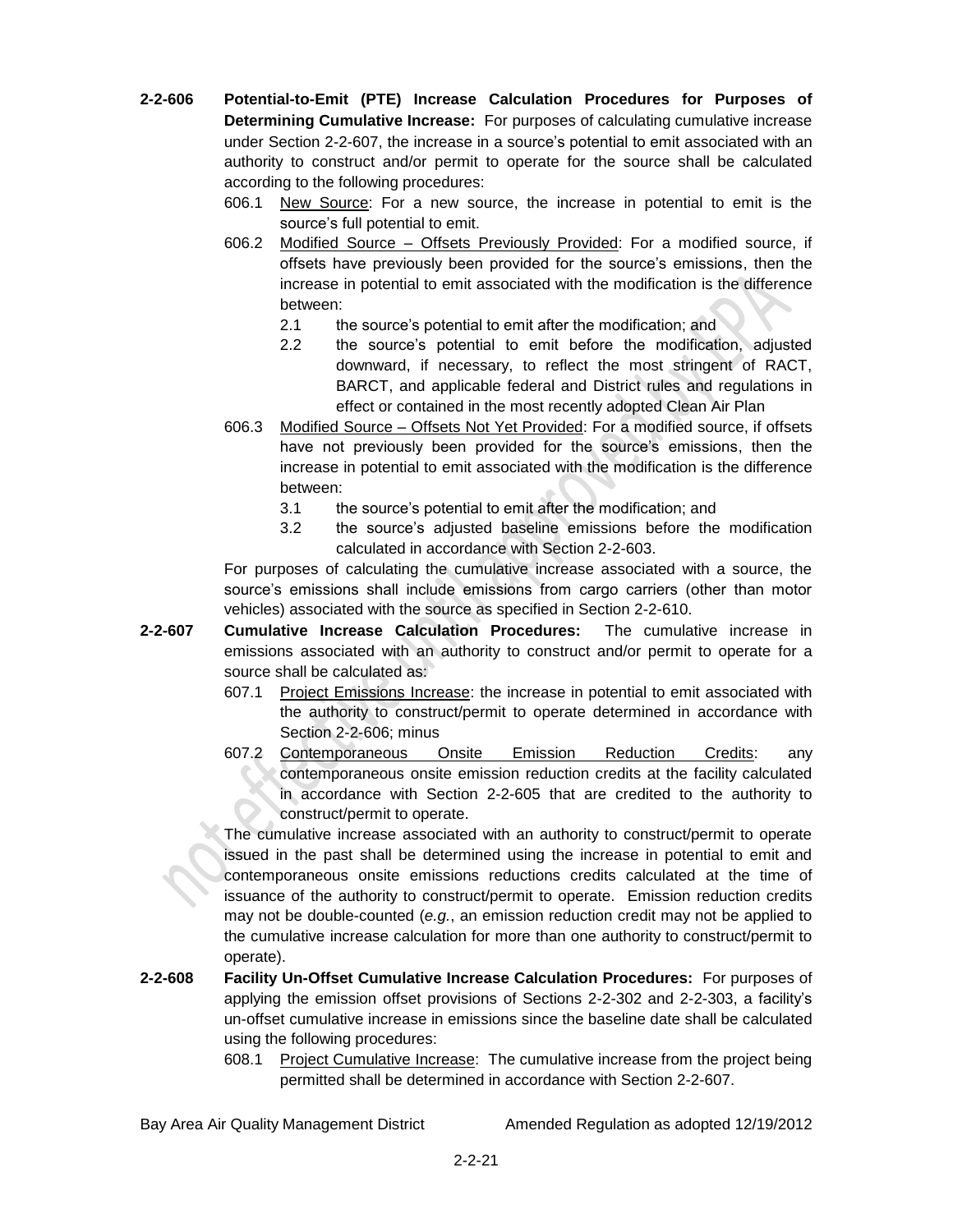- 608.2 Prior Un-Offset Cumulative Increase: For each previous authority to construct/permit to operate issued for the facility, and for any related source as defined in Section 2-2-226, after the cumulative increase baseline date as specified in Section 2-2-209 (but excluding any authority to construct/permit to operate issued because a source lost its permit exemption per Section 2-1- 424 and any authority to construct/permit to operate for a source that has been permanently removed from service), the un-offset cumulative increase shall be determined by:
	- 2.1 Calculating the cumulative increase associated with each previous authority to construct/permit to operate issued for the facility, and for any related source as defined in Section 2-2-226, determined in accordance with Sections 2-2-607; and
	- 2.2 Subtracting any offsets provided in connection with the authority to construct/permit to operate (including any offsets provided from the District's Small Facility Banking Account).
- 608.3 Facility Un-Offset Cumulative Increase: The facility's un-offset cumulative increase shall be determined by adding (i) the project cumulative increase calculated according to Section 2-2-608.1 and (ii) the un-offset cumulative increase from each previous authority to construct/permit to operate issued for the facility, and for any related source as defined in Section 2-2-226, after the cumulative increase baseline date as specified in Section 2-2-209 (but excluding any authority to construct/permit to operate issued because a source lost its permit exemption per Section 2-1-424 and any authority to construct/permit to operate for a source that has been permanently removed from service) calculated according to Section 2-2-608.2. Offsets shall be provided for the facility's un-offset cumulative increase multiplied by the applicable offset ratio specified in Section 2-2-302 and 2-2-303.
- **2-2-609 Official Record of Cumulative Increases and Offsets:** The APCO may establish and maintain a database or other accounting document to record the cumulative increase (including project cumulative increase and associated emission reduction credits) and offsets associated with each authority to construct/permit to operate issued for a facility. In calculating the un-offset cumulative increase associated with a previous authority to construct/permit to operate under Section 2-2-608.2, the APCO may rely on the data specified in such document as conclusive, unless the APCO has information that indicates that some other data is more accurate. Records of cumulative increase and offsets shall be updated as necessary to ensure that they are current and accurate.
- **2-2-610 Facility Emissions Calculation Procedures, Cargo Carriers:** For purposes of applying the offset requirements of Sections 2-2-302 and 2-2-303, a facility's potential to emit and cumulative increase shall be calculated including emissions from cargo carriers (other than motor vehicles) associated with the sources at the facility. When applying these offset requirements, facilities that include cargo loading or unloading from cargo carriers other than motor vehicles shall include the cargo carriers as part of the source that receives or loads the cargo. Accordingly, all emissions from such cargo carriers while operating in the District, or within California Coastal Waters up to 11 nautical miles (12.66 statute miles) from the Golden Gate Bridge (and any additional areas of California Coastal Waters adjacent to the District if cargo carrier emissions in such areas would have a substantial impact on air quality within the District), shall be included as part of the source's emissions. Emissions from cargo